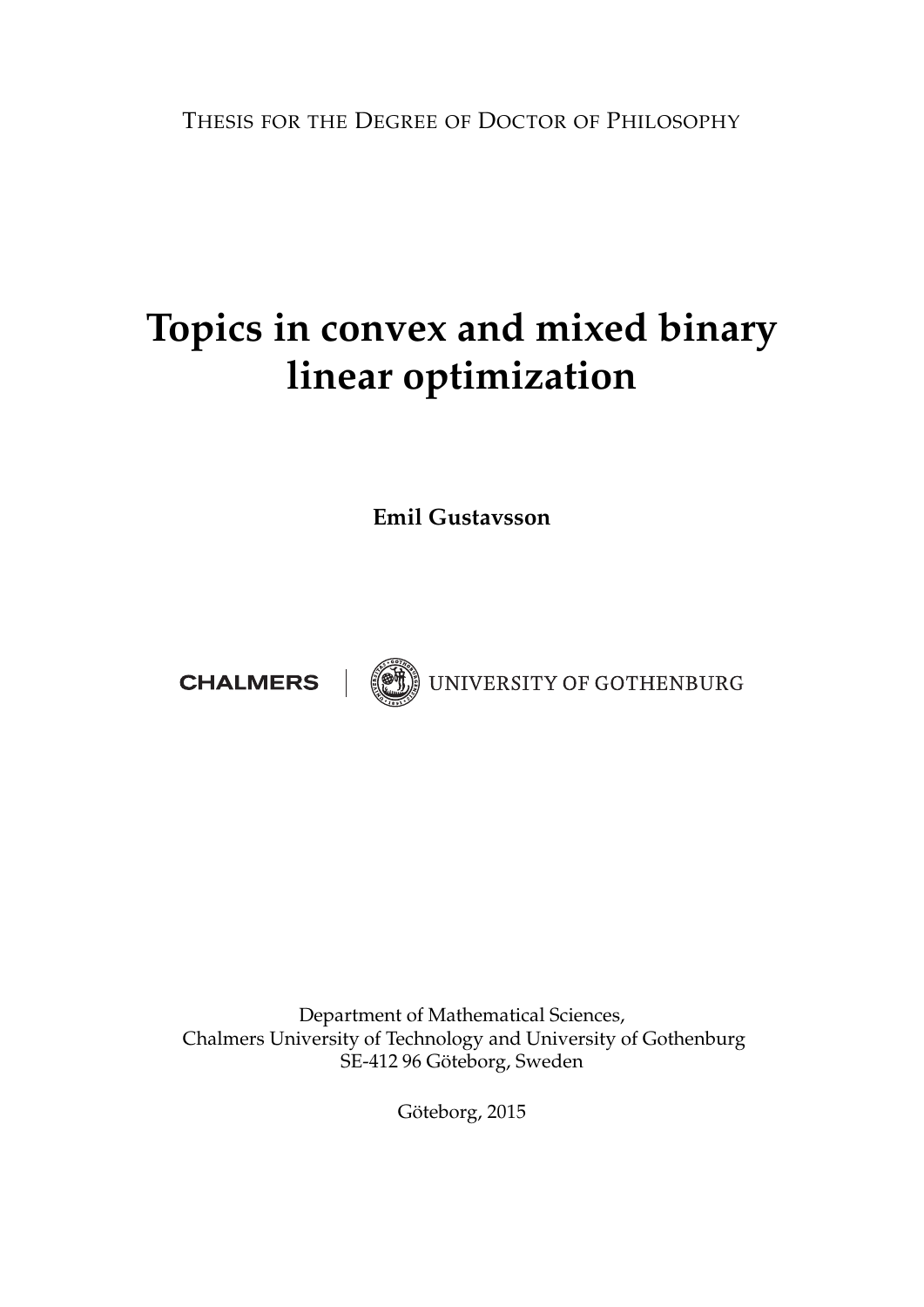Topics in convex and mixed binary linear optimization Emil Gustavsson ISBN 978-91-628-9409-2 (printed version) ISBN 978-91-628-9410-8 (electronic version)

c Emil Gustavsson, 2015

Department of Mathematical Sciences Chalmers University of Technology and University of Gothenburg SE-412 96 Göteborg Sweden Telephone +46 (0)31 772 1000

Printed in Göteborg, Sweden 2015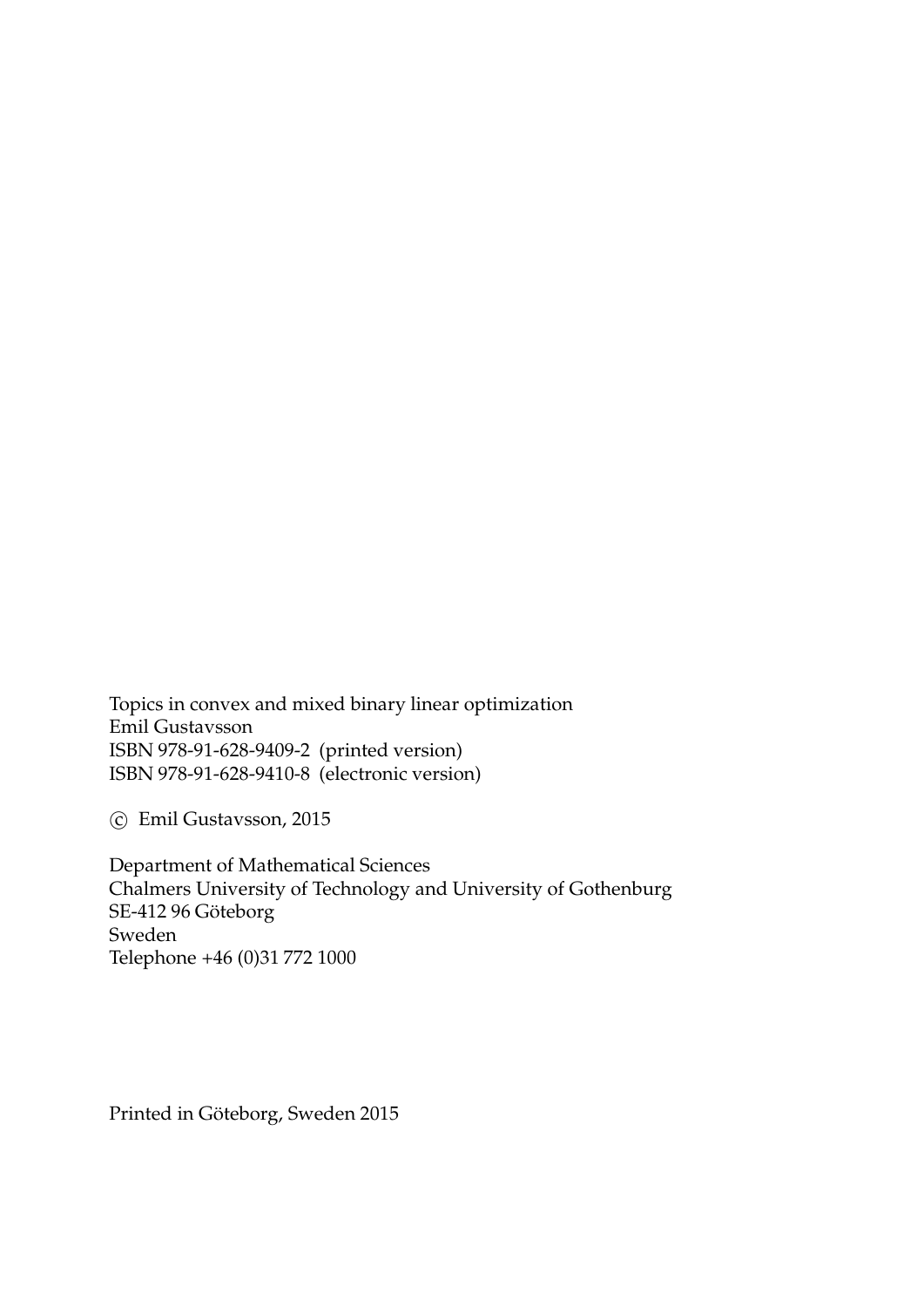## **Topics in convex and mixed binary linear optimization**

### **Emil Gustavsson**

Department of Mathematical Sciences, Chalmers University of Technology and University of Gothenburg

#### **Abstract**

This thesis concerns theory, algorithms, and applications for two problem classes within the realm of mathematical optimization; *convex optimization* and *mixed binary linear optimization*. To the thesis is appended five papers containing its main contributions.

In the first paper a subgradient optimization method is applied to the Lagrangian dual of a general convex and (possibly) nonsmooth optimization problem. The classic dual subgradient method produces primal solutions that are, however, neither optimal nor feasible. Yet, convergence to the set of optimal primal solutions can be obtained by constructing a class of *ergodic sequences* of the Lagrangian subproblem solutions. We generalize previous convergence results for such ergodic sequences by proposing a new set of rules for choosing the convexity weights defining the sequences. Numerical results indicate that by applying our new set of rules primal feasible solutions of higher quality than those created by the previously developed rules are achieved.

The second paper analyzes the properties of a subgradient method when applied to the *Lagrangian dual* of an infeasible convex program. The primal-dual pair of programs corresponding to an associated homogeneous dual function is shown to be in turn associated with a saddle-point problem, in which the primal part amounts to finding a solution such that the Euclidean norm of the infeasibility in the relaxed constraints is minimized. Convergence results for a conditional dual subgradient optimization method applied to the Lagrangian dual problem is presented. The sequence of ergodic primal iterates is shown to converge to the set of solutions to the primal part of the associated saddle-point problem.

The third paper applies a dual subgradient method to a general *mixed binary linear program* (MBLP). The resulting sequence of primal ergodic iterates is shown to converge to the set of solutions to a convexified version of the original MBLP, and three procedures for utilizing the primal ergodic iterates for constructing feasible solutions to the MBLP are proposed: a Lagrangian heuristic, the construction of a so-called core problem, and a framework for utilizing the ergodic primal iterates within a branch-and-bound algorithm. Numerical results for samples of uncapacitated facility location problems and set covering problems indicate that the proposed procedures are practically useful for solving structured MBLPs.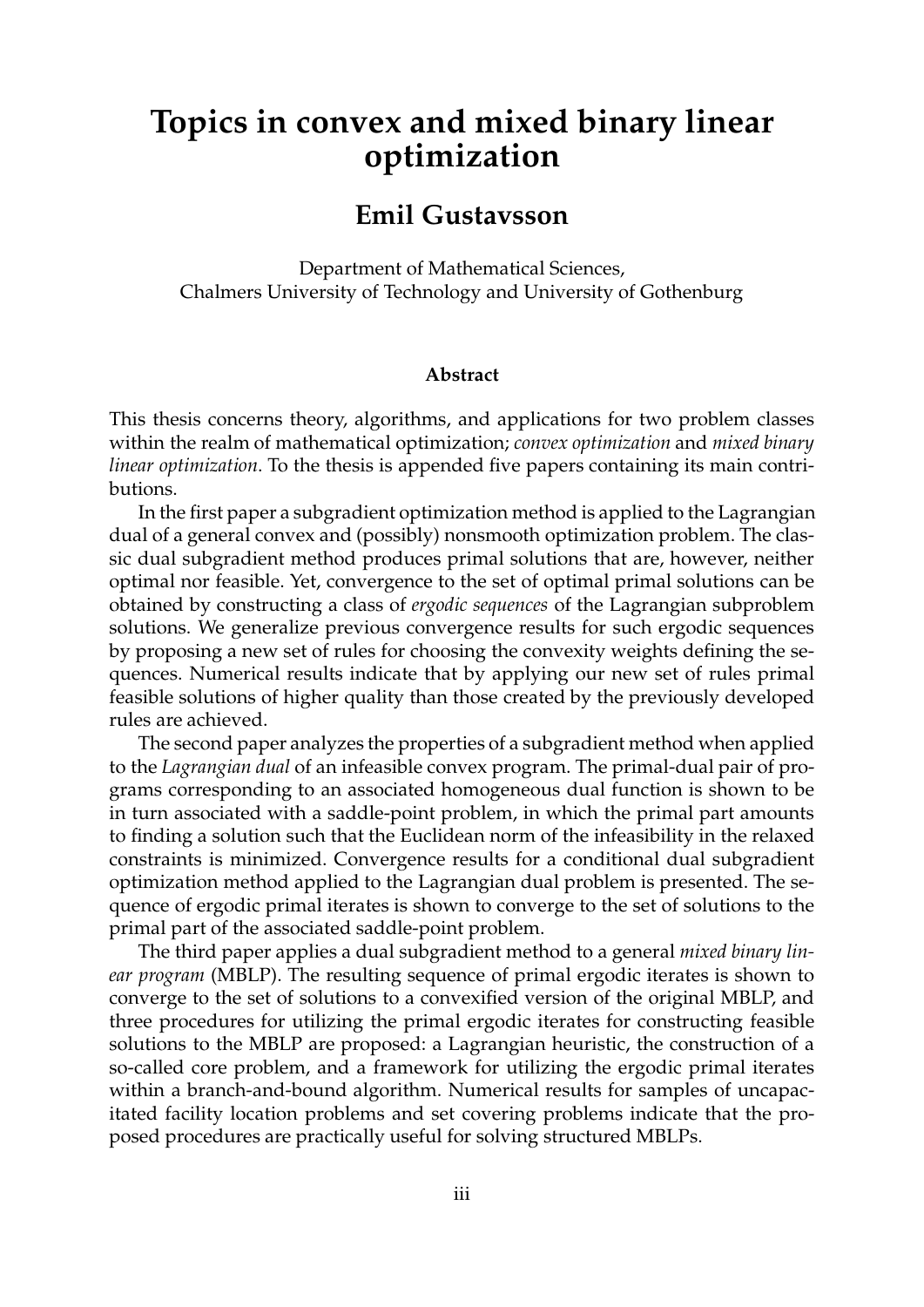In the fourth paper, the *preventive maintenance scheduling problem with interval costs* is studied. This problem considers the scheduling of maintenance of the components in a multi-component system with the objective to minimize the sum of the set-up and interval costs for the system over a finite time period. The problem is shown to be NP-hard, and an MBLP model is introduced and utilized in three case studies from the railway, aircraft, and wind power industries.

In the fifth paper an MBLP model for the optimal scheduling of tamping operations on ballasted rail tracks is introduced. The objective is to minimize the total maintenance costs while maintaining an acceptable condition on the ballasted tracks. The model is thoroughly analyzed and the scheduling problem considered is shown to be NP-hard. A computational study shows that the total cost for maintenance can be reduced by up to 10% as compared with the best policy investigated.

**Keywords:** subgradient methods, Lagrangian dual, recovery of primal solutions, inconsistent convex programs, ergodic sequences, convex optimization, mixed binary linear optimization, maintenance scheduling, preventive maintenance, deterioration cost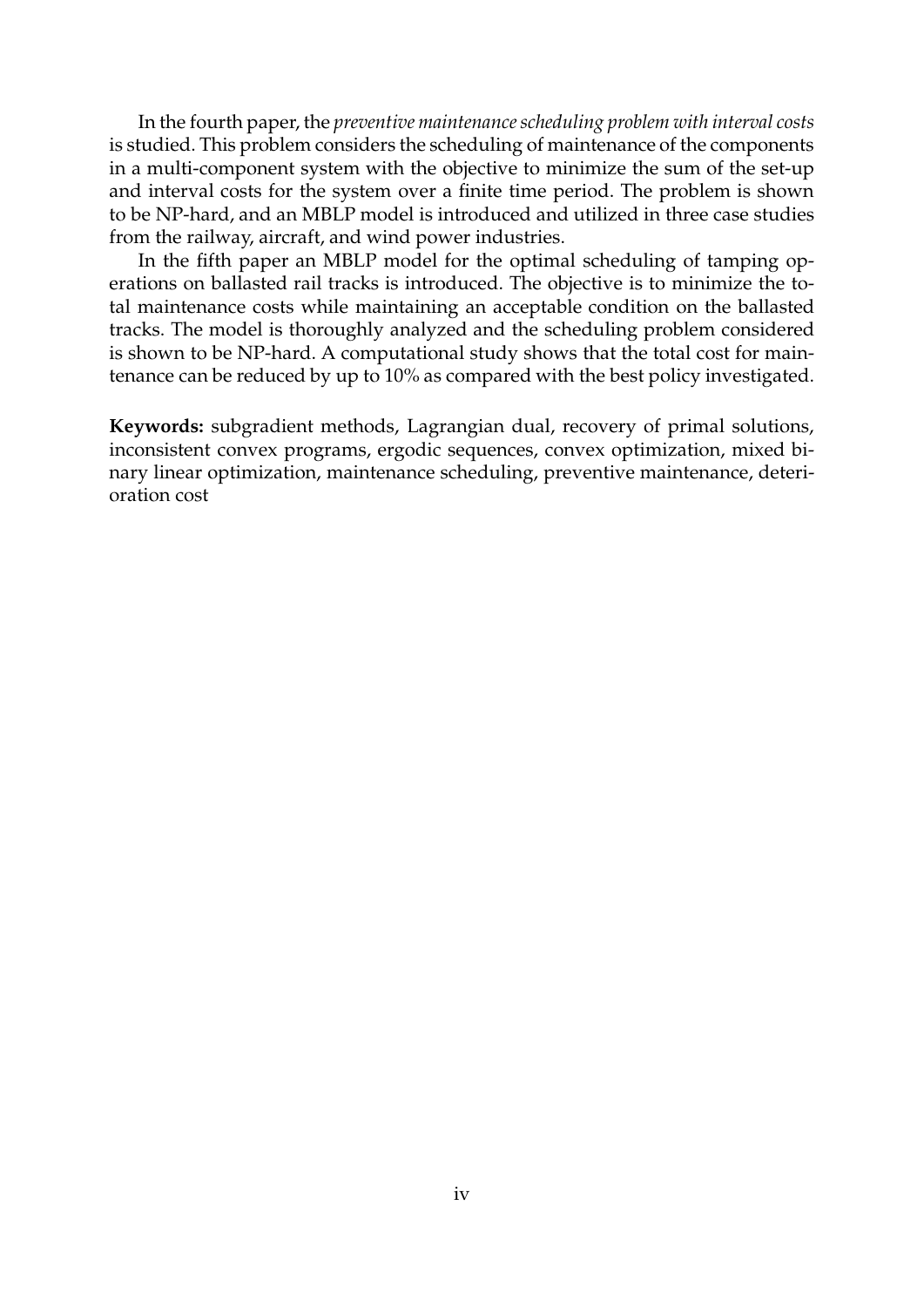### **Appended papers:**

**Paper I:** Gustavsson, E., Patriksson, M., Strömberg, A-.B., *Primal convergence from dual subgradient methods for convex optimization*, Mathematical Programming **150**(2) (2015), pp. 365–390.

**Paper II:** Önnheim, M., Gustavsson, E., Strömberg, A-.B., Patriksson, M., Larsson, T., *Ergodic, primal convergence in dual subgradient schemes for convex programming, II the case of inconsistent primal problems*, submitted to Mathematical Programming.

**Paper III:** Gustavsson, E., Larsson, T., Patriksson, M., Strömberg, A-.B., *Recovery of primal solutions from dual subgradient methods for mixed binary linear programs*, preprint.

Paper IV: Gustavsson, E., Patriksson, M., Strömberg, A-.B., Wojciechowski, A., Önnheim, M., *Preventive maintenance scheduling of multi-component systems with interval costs*, Computers & Industrial Engineering **76** (2014), pp. 390–400.

**Paper V:** Gustavsson, E., *Scheduling tamping operations on railway tracks using mixed integer linear programming*, EURO Journal on Transportation and Logistics **4**, Issue 1: Transportation Infrastructure Management (2015), pp. 97–112.

### **Publications not included in the thesis:**

Andréasson, N., Evgrafov, A., Patriksson, M., with Gustavsson, E. and Önnheim, M., *Introduction to Continuous Optimization: Second Edition*, Studentlitteratur, Lund, 2013.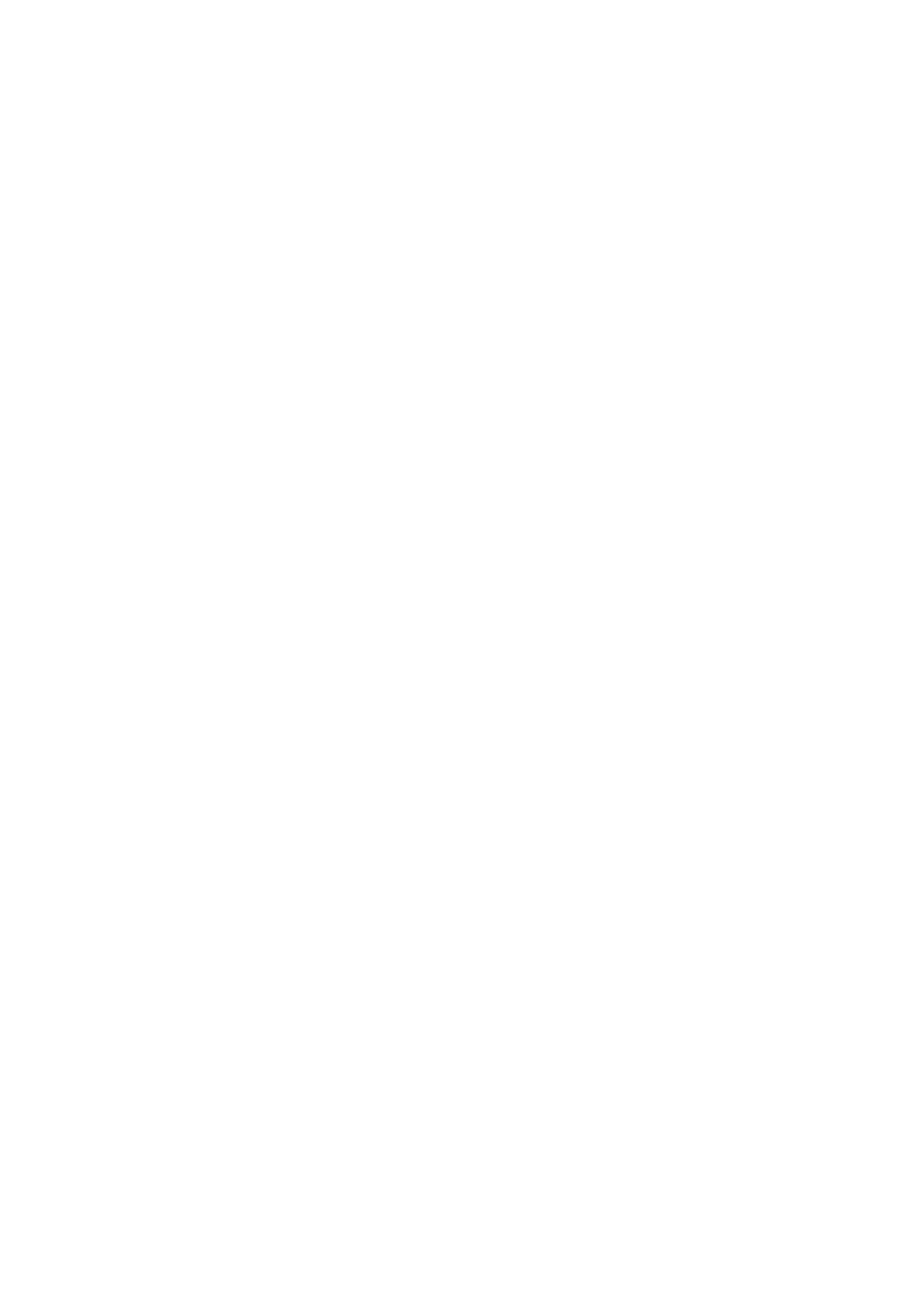#### **Acknowledgements**

I would like to start by expressing my sincerest gratitude towards my supervisor Ann-Brith Strömberg and my co-supervisors Michael Patriksson and Anders Ekberg for their guidance through the work of this thesis. Without your invaluable input this thesis would not have been accomplished. Thanks especially to Ann-Brith for all the late nights you have spent reading my manuscripts.

Many thanks to all past and present members of the optimization group for sharing a common passion for optimizing stuff and for making our corridor a welcoming place. All my co-workers at the Department of Mathematical Sciences deserve a sincere thank you for creating the creative and stimulating working environment that the department offers. Thanks also to the members of the research project MU27 at CHARMEC (Chalmers Railway Mechanics) for a great research collaboration.

Finally, I wish to thank Magdalena, all my friends, my parents, and my brother for their continuous support and unconditional love during all these years.

> Emil Gustavsson Göteborg, April 2015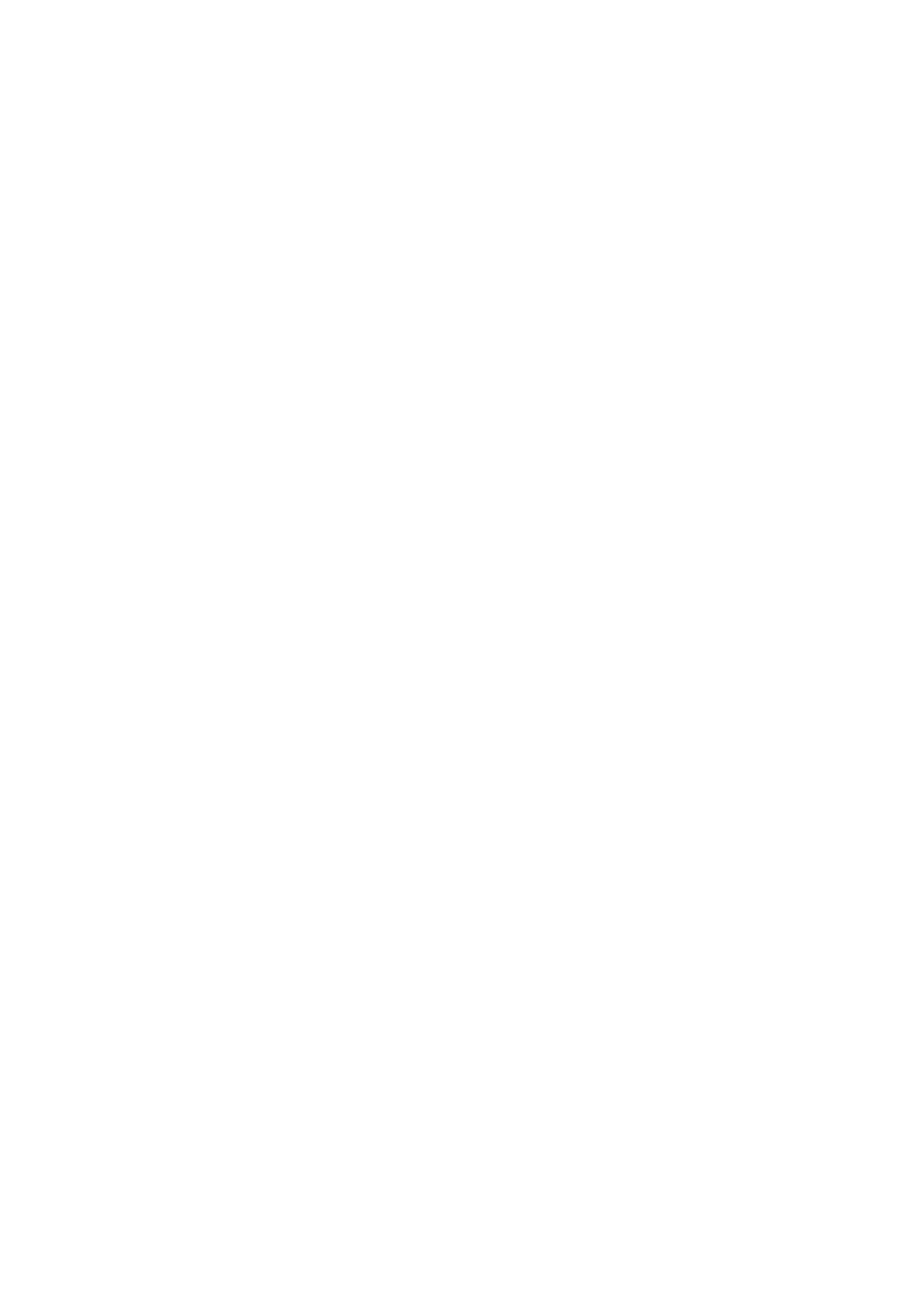## **Contents**

| 1              |                                      | Introduction                                                                                                                             | 1                                                                                                                     |
|----------------|--------------------------------------|------------------------------------------------------------------------------------------------------------------------------------------|-----------------------------------------------------------------------------------------------------------------------|
|                | 1.1                                  | Outline                                                                                                                                  | $\mathbf{1}$                                                                                                          |
| $\overline{2}$ | 2.1<br>2.2                           | Convex optimization<br>2.1.1<br>2.1.2<br>Non-coordinability of non-strictly convex problems<br>2.1.3<br>2.2.1<br>2.2.2<br>2.2.3<br>2.2.4 | $\overline{2}$<br>$\overline{2}$<br>$\overline{4}$<br>5<br>$\overline{7}$<br>$\overline{7}$<br>8<br>9<br>$10\,$<br>11 |
|                | 2.3                                  |                                                                                                                                          | 11                                                                                                                    |
| 3              | 3.1<br>3.2<br>3.3<br>3.4<br>3.5      | Mixed binary linear optimization<br>3.3.1<br>Dual subgradient methods and Lagrangian heuristics<br>3.3.2                                 | 13<br>13<br>16<br>17<br>17<br>18<br>19<br>20                                                                          |
| 4              | 4.1<br>4.2                           | Summary and conclusions                                                                                                                  | 21<br>21<br>21                                                                                                        |
| 5              | 23<br>Summary of the appended papers |                                                                                                                                          |                                                                                                                       |
|                | 5.1<br>5.2                           | Paper I: Primal convergence from dual subgradient methods for con-<br>Paper II: Ergodic, primal convergence in dual subgradient schemes  | 23                                                                                                                    |
|                |                                      | for convex programming, II-the case of inconsistent primal problems                                                                      | 24                                                                                                                    |
|                | 5.3                                  | Paper III: Recovery of primal solutions from dual subgradient meth-                                                                      | 24                                                                                                                    |
|                | 5.4<br>5.5                           | Paper IV: Preventive maintenance scheduling of multi-component<br>Paper V: Scheduling tamping operations on railway tracks using mixed   | 25                                                                                                                    |
|                |                                      |                                                                                                                                          | 26                                                                                                                    |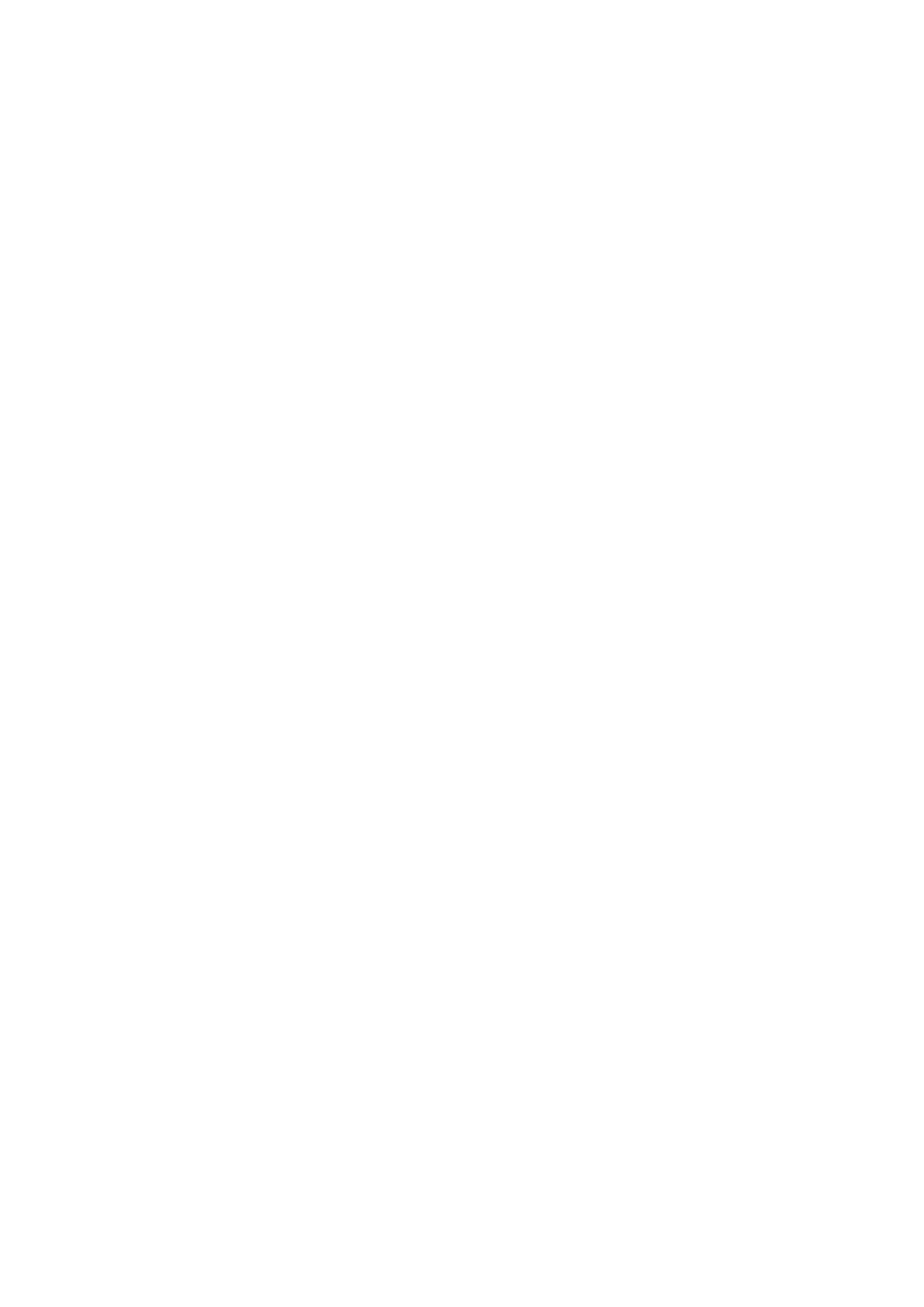### **1 Introduction**

This thesis covers two kinds of problems within *mathematical optimization*; *convex programs* (CPs) and *mixed binary linear programs* (MBLPs). Mathematical optimization can be described as the scientific discipline in which one tries to find the best decision from a set of available alternatives in a given quantitative context. In order to define what is meant by a "best decision", the notion of an *objective function* is needed. An objective function  $f : X \mapsto \mathbb{R}$  is a function from a set X to the set of real numbers and which defines the *objective value*  $f(x)$  of a *decision*  $x \in X$ . We say that x is *feasible* if  $x \in X$ . The notion of a *best* decision is then defined as a feasible decision which possesses either the maximum or the minimum possible objective value. For the case when the best decision is defined to be the one with minimum objective value, an *optimization problem* is defined as the problem to

$$
minimize f(\mathbf{x}), \tag{1a}
$$

$$
subject to x \in X. \tag{1b}
$$

The problem (1) is thus the problem of finding a feasible decision  $x \in X$  with the minimal objective value  $f(x)$ . Mathematical optimization is the discipline in which problems as the one in (1) are analyzed from both a computational and a theoretical point of view.

An optimization problem as the one stated in (1) is classified according to the characteristics of the feasible set X and the objective function  $f$ . For example, a *linear program* (LP) is an optimization problem where *a)* the set X can be described by a finite number of affine inequalities, and *b)* the objective function f is linear. A *non-linear program* (NLP) is intuitively a problem where either the objective function or some of the constraint functions defining the feasible set are non-linear. Papers I and II analyze the case when the problem  $(1)$  is a CP, i.e., when the feasible set X is a convex set and when the objective function  $f$  is a convex function on the set  $X$ . Papers III, IV, and V deal with the case when the problem (1) is an MBLP, i.e., when the objective function  $f$  is linear, a subset of the variables are restricted to be binary, and all the variables are restricted to a polyhedron.

### **1.1 Outline**

The following sections provide a short introduction to the areas of convex optimization and mixed binary linear optimization. In Section 2 the concept of a CP is introduced and thoroughly analyzed. The mathematical properties of CPs are presented and four appropriate solution methods are described. The section also presents applications which are described in more detail in Papers I and II. Section 3 introduces the mathematical properties of and solution procedures for MBLPs. Also here applications described and analyzed in Papers III, IV, and V are presented. In Section 4 a summary with the main contributions of the thesis is included together with some current and future research ideas. Finally, Section 5 summarizes the appended papers in an informal style.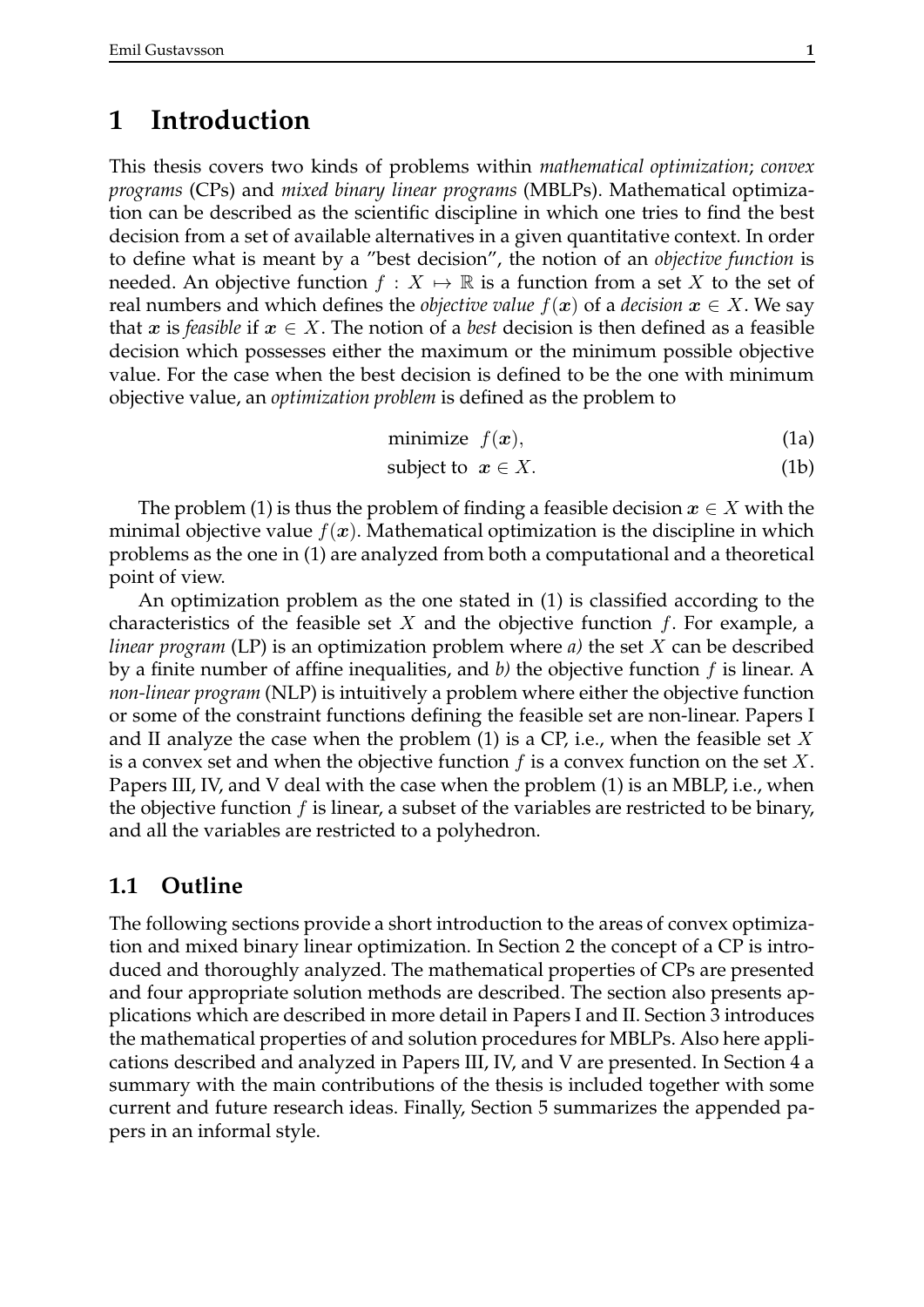### **2 Convex optimization**

A convex program (CP) is essentially an optimization problem in which one wishes to minimize (maximize) a convex (concave) function over a convex set. A general form of a CP is the problem to find

$$
f^* := \text{infimum} \quad f(\mathbf{x}), \tag{2a}
$$

$$
subject to g_i(x) \le 0, \quad i = 1, \dots, m,
$$
\n(2b)

$$
x \in X, \tag{2c}
$$

where X is a convex set,  $g_i : \mathbb{R}^n \mapsto \mathbb{R}$ ,  $i = 1, \ldots, m$ , are convex functions on X, and  $f: \mathbb{R}^n \mapsto \mathbb{R}$  is a convex function over the set  $C := \{ \boldsymbol{x} \in X \, | \, g_i(\boldsymbol{x}) \leq 0, i = 1, \ldots, m \}.$ Let  $X^*$  denote the set of optimal solutions to the problem (2). The reason for not including the inequalities  $q_i(x) \leq 0, i = 1, \ldots, m$ , in the definition of the set X will be apparent when we discuss the notion of Lagrangian duality in Section 2.1.2.

The convexity of the objective function and of the feasible set make powerful tools of convex analysis applicable. As we will se in Section 2.1, the existence of subgradients to  $f$ , the notion of necessary and sufficient conditions for optimality, and the important theory of duality follow quite easily from results in convex analysis. Furthermore, these results also provide powerful solution methods for CPs, as we will see in Section 2.2. In Section 2.3 applications and examples of CPs which have been studied in Papers I and II are described and analyzed.

### **2.1 Problem properties**

When considering a CP, many problem properties follow directly from the convexity of the feasible set and the convexity of the objective function. In order to describe the most important properties we need the following two definitions:

 $-$  A set  $C ⊆ \mathbb{R}^n$  is a *convex set* if the whole line segment joining any two points in the set also belongs to the set (see Figure 1). Mathematically, this means that if  $x_1$  and  $x_2$  are two points in C, then the point  $\lambda x_1 + (1 - \lambda)x_2$  must also belong to C for any  $\lambda \in [0, 1]$ .



**Figure 1:** Illustrations of a convex and a non-convex set.

- A function  $f : \mathbb{R}^n \mapsto \mathbb{R}$  is *convex* on the convex set C if the inequality

$$
f(\lambda x_1 + (1 - \lambda)x_2) \leq \lambda f(x_1) + (1 - \lambda)f(x_2),
$$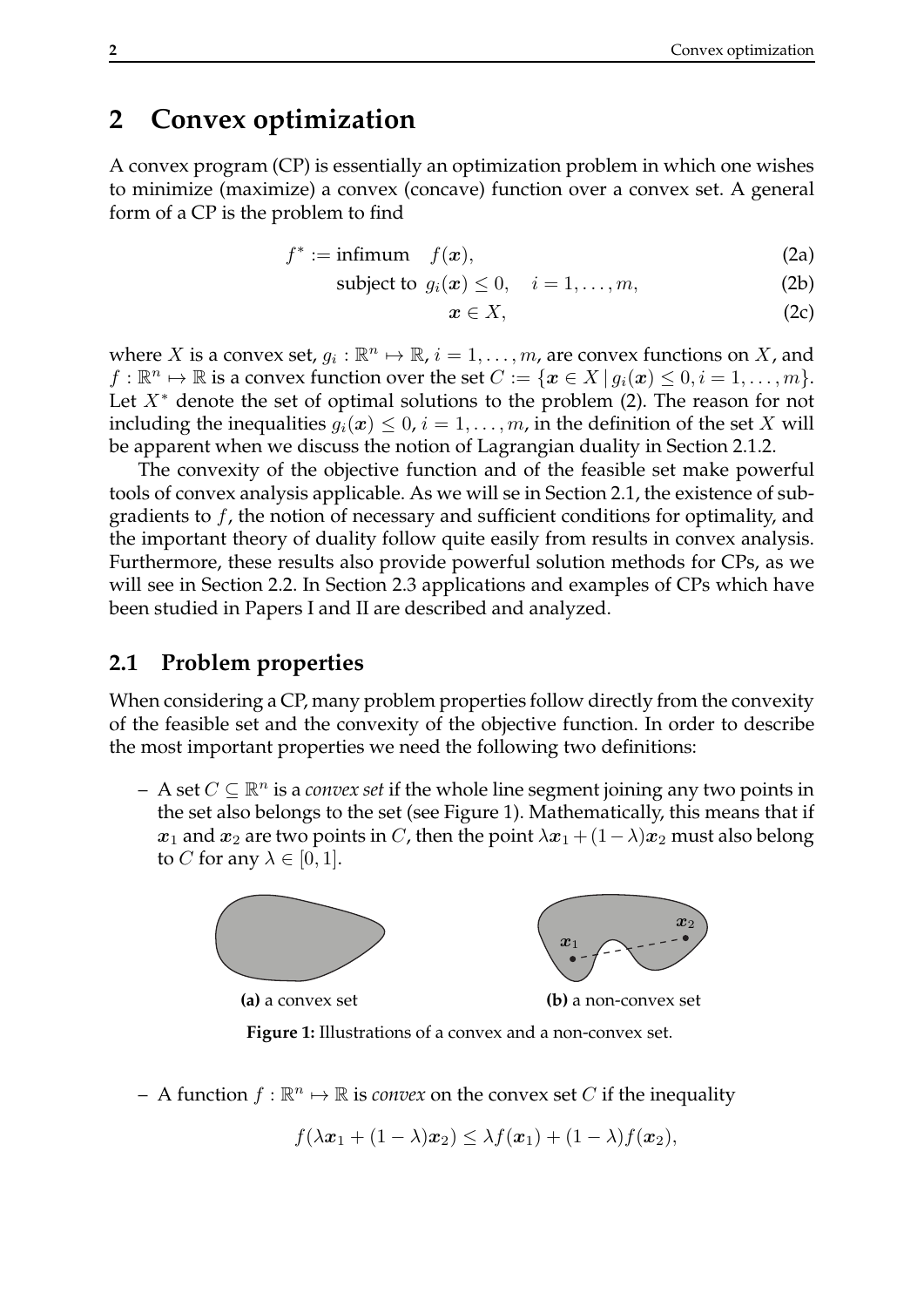holds for any  $x_1, x_2 \in C$  and any  $\lambda \in [0, 1]$ . A geometric interpretation of the convexity of a function  $f$  is that the line segment between any two points on the graph of  $f$  lies above the graph (see Figure 2). This is equivalent to saying that the *epigraph*,  $epif := \{(\vec{x}, \alpha) \in \mathbb{R}^{n+1} \mid f(\vec{x}) \leq \alpha\}$  is a convex set (Bazaraa et al., 1993, Theorem 3.2.2).



**Figure 2:** Illustrations of a convex and a non-convex function, and their respective epigraphs.

According to the definitions above, there are strong connections between convex sets and convex functions; a function is convex if and only if its epigraph is a convex set. Using this property one can easily show the existence of *subgradients* of convex functions. But to establish this result, we need to define the notion of a supporting hyperplane.

Let  $C \subseteq \mathbb{R}^n$  be a convex set and let  $\bar{x} \in \mathbb{R}^n$  be a point on the boundary of  $C$ . A vector  $\bm{v} \in \mathbb{R}^n$  is said to define a *supporting hyperplane* of C at  $\bar{\bm{x}}$  if  $\bm{v}^\text{T}(\bm{x}-\bar{\bm{x}}) \leq 0$ for all  $x \in C$ . In geometrical terms, a supporting hyperplane is such that *a*) the set C is contained in one of the half-spaces defined by the hyperplane, and *b)* at least one boundary point of  $C$  is contained in the hyperplane. A well-known result from convex analysis is that if C is a convex set and  $\bar{x}$  is a point on the boundary of C, then there exists a supporting hyperplane of C which contains  $\bar{x}$  (Bazaraa et al., 1993, Theorem 2.4.7). Applying this result to the epigraph of a convex function (which we know from the above definition is a convex set) we obtain the following result (Bazaraa et al., 1993, 3.2.5). Let  $f : \mathbb{R}^n \to \mathbb{R}$  be a convex function and let  $\overline{x} \in \mathbb{R}^n$ . Then there exists a vector  $p \in \mathbb{R}^n$  such that

$$
f(\boldsymbol{x}) \ge f(\bar{\boldsymbol{x}}) + \boldsymbol{p}^{\mathrm{T}}(\boldsymbol{x} - \bar{\boldsymbol{x}}), \quad \text{for all } \boldsymbol{x} \in \mathbb{R}^n.
$$
 (3)

We call vectors  $p \in \mathbb{R}^n$  satisfying (3) *subgradients* of f at  $\bar{x}$ . The set of subgradients of f at  $\bar{x}$  is called the *subdifferential*, denoted by  $\partial f(\bar{x})$ . Geometrically, a subgradient is a vector defining a supporting hyperplane to the epigraph of the function  $f$ containing the point  $\bar{x}$ .

The name "subgradient" stems from the fact that the notion is a generalization of the well-known concept of gradients. Whenever a convex function f is *differentiable* in a point x, the equivalence  $\partial f(x) = \{\nabla f(x)\}\$ holds (Bazaraa et al., 1993, Lemma 3.3.2), which means that when considering differentiable functions, the notion of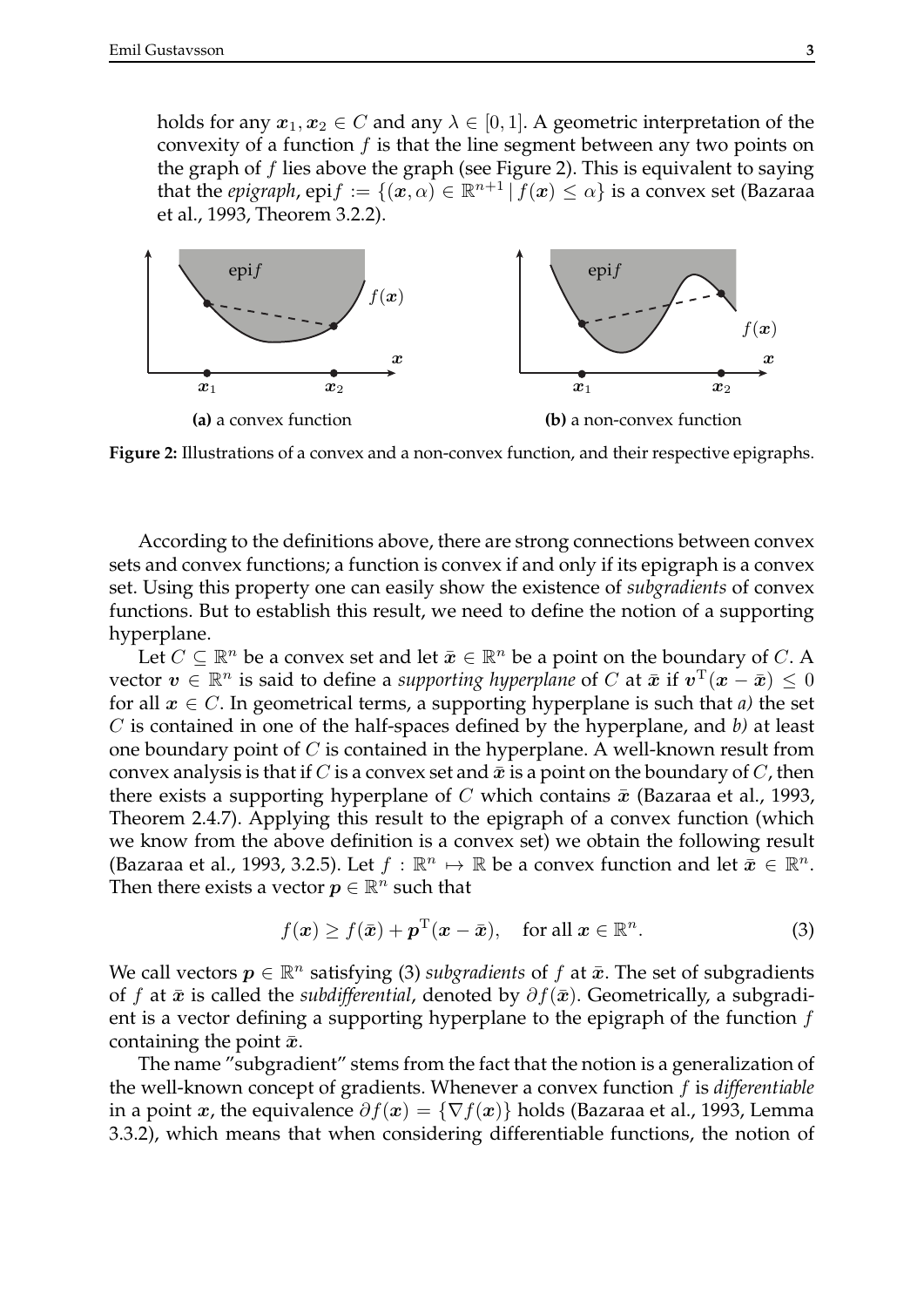subgradients is equivalent to the notion of gradients. In Figure 3*a)*, the unique subgradient of f at the point  $\bar{x}$  is illustrated for a differentiable convex function, and in Figure 3*b*), two subgradients of f at  $\bar{x}$  are illustrated for a non-differentiable convex function.



**(a)** a differentiable convex function **(b)** a non-differentiable convex function

**Figure 3:** Illustration of subgradients and their corresponding supporting hyperplanes of convex functions and their epigraphs. In figure (a) the unique supporting hyperplane  $\mathbf{v} = (\mathbf{p}^T, -1)^T$  of epif at the point  $\bar{\mathbf{x}}$  is illustrated. The vector  $\mathbf{p}$  is the unique subgradient of the differentiable function f at  $\bar{x}$ . In figure (b) two supporting hyperplanes,  $v_1$  and  $v_2$ , of epi $f$  at  $\bar{x}$  are illustrated. The vectors  $p_1$  and  $p_2$ , respectively, are the corresponding subgradients to the non-differentiable function  $f$  at the point  $\bar{x}$ .

For a general optimization problem as the one defined in (1), there are two notions of optimality of a point; *local optimality* and *global optimality*. A point  $\bar{x}$  is said to be a *global optimum* to the problem (1) if  $f(\bar{x}) \leq f(x)$  for all points  $x \in X$ , i.e., if the point has the lowest objective value among to all feasible points to the problem. A *local optimum* is, on the other hand, a point which has lowest objective value among all feasible points within a small neighborhood surrounding the point. Mathematically, a point  $\bar{x}$  is a local optimum if there exists a  $\varepsilon > 0$  such that  $f(\bar{x}) \leq f(x)$  for all  $x \in X \cap \{x \in \mathbb{R}^n \mid \|x - \bar{x}\| < \varepsilon\}$ . Consider the following fundamental results regarding CPs (Bazaraa et al., 1993, Theorem 3.4.2):

- $-$  If  $x^*$  is a local optimum to (2), then it is also a global optimum to (2), and
- the set of global optima to (2) is a convex set.

The fact that any local optimum to a CP is also a global optimum is one of the most crucial result regarding convex optimization. Many algorithms for solving optimization problems aim at finding local optima (e.g., steepest descent, Newton's method, and interior-point methods), which means that, for CPs they are also suitable for finding global optima.

### **2.1.1 Optimality conditions**

Optimality conditions are necessary and/or sufficient criteria that are fulfilled by optimal solutions to optimization problems. Depending on the assumptions made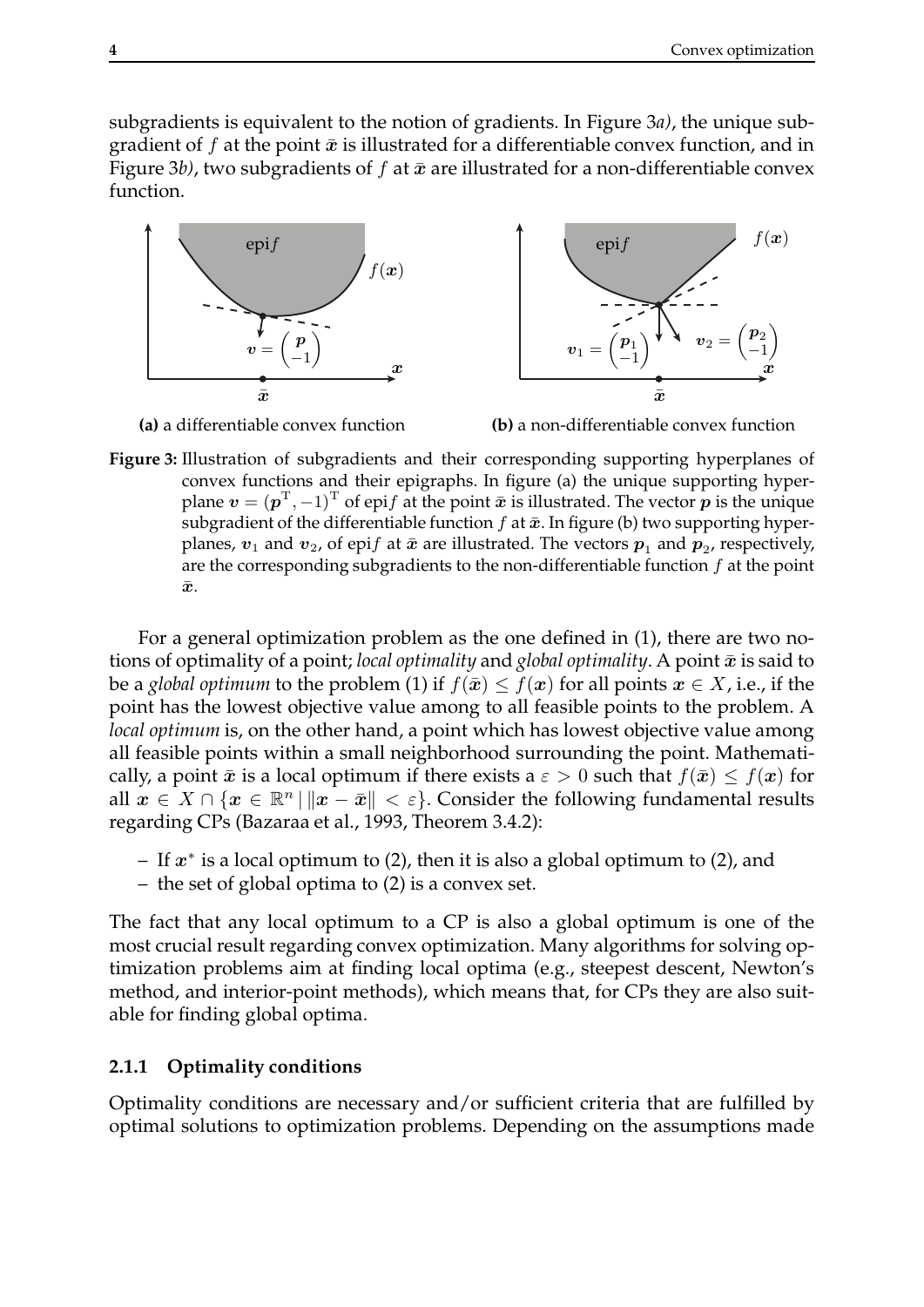for the objective function and the feasible set, different optimality conditions must be stated. Consider problem (2) where the feasible set is denoted by  $C := \{x \in$  $X | g_i(x) \leq 0, i = 1, \ldots, m$ , and it is assumed that f is a convex function and that C is a convex set. Using these assumptions we can formulate the following necessary and sufficient optimality condition (Bazaraa et al., 1993, Theorem 3.4.3).

#### – A point  $\bar{x} \in C$  is an optimal solution to (2) if and only if

$$
\exists p \in \partial f(\bar{x}) \quad \text{such that} \quad p^{\mathrm{T}}(x - \bar{x}) \le 0 \quad \text{for all} \quad x \in C. \tag{4}
$$

Geometrically, the condition (4) states that a point is a minimum if and only if, for any point  $x \in C$ , the angle between a subgradient of f at  $\bar{x}$  and the vector from  $\bar{x}$ to  $x$  is at least 90 degrees. For the unconstrained case, i.e., when  $C = \mathbb{R}^n$ , the condition (4) reduces to the criterion that  $0 \in \partial f(\bar{x})$  (Bazaraa et al., 1993, Theorem 3.4.3, Corollary 1). The condition (4) is fairly useless as a means to verify the optimality of a candidate solution since it requires verifying that an inequality holds for, in the general case, an infinite number of points. But without adding any further assumptions on, e.g., the differentiability of the objective and constraint functions, we can not present any optimality conditions that are more useful or more easily verifiable before introducing the concept of Lagrangian duality, which is the topic for the next section.

#### **2.1.2 Lagrangian duality**

In convex optimization Lagrangian duality is a very important concept. By constructing a so-called *dual problem* associated with the problem (2), one can, as we will see, easily obtain lower bounds on the optimal objective value  $f^*$ . Consider the problem (2) where we only assume that X is a convex set, and that f and  $g_i$ ,  $i = 1, \ldots, m$  are convex functions. Many optimization problems have the characteristic that the feasible set can be described as the intersection of two sets  $X$  and  $\{x \in \mathbb{R}^n \mid g_i(x) \leq 0, i = 1, \ldots, m\}$ , where X possesses some nice structure making optimization problems on it efficiently solvable, but where the addition of the constraints  $g_i(x) \leq 0$ ,  $i = 1, \ldots, m$ , destroys this structure. One example of an optimization problem having this structure is the *resource allocation problem* (e.g., Bretthauer and Shetty (1995), Patriksson (2008)) where X describes so-called *box constraints* for the variables and  $q_i(x) \leq 0$ ,  $i = 1, \ldots, m$ , describe resource constraints.

Assume that when removing the constraints  $g_i(x) \leq 0, i = 1, \ldots, m$ , from the problem (2), the resulting problem can be solved efficiently. The constraints are, however, still essential for the problem definition, so they should of course not be entirely removed. Instead, an associated optimization problem in which each constraint is replaced by a penalty term in the objective function is constructed. Let the Lagrangian dual function,  $\theta: \mathbb{R}^m \mapsto \mathbb{R}$ , be defined as

$$
\theta(\boldsymbol{u}) := \min_{\boldsymbol{x} \in X} \bigg[ f(\boldsymbol{x}) + \sum_{i=1}^m u_i g_i(\boldsymbol{x}) \bigg], \quad \boldsymbol{u} \in \mathbb{R}^m.
$$
 (5)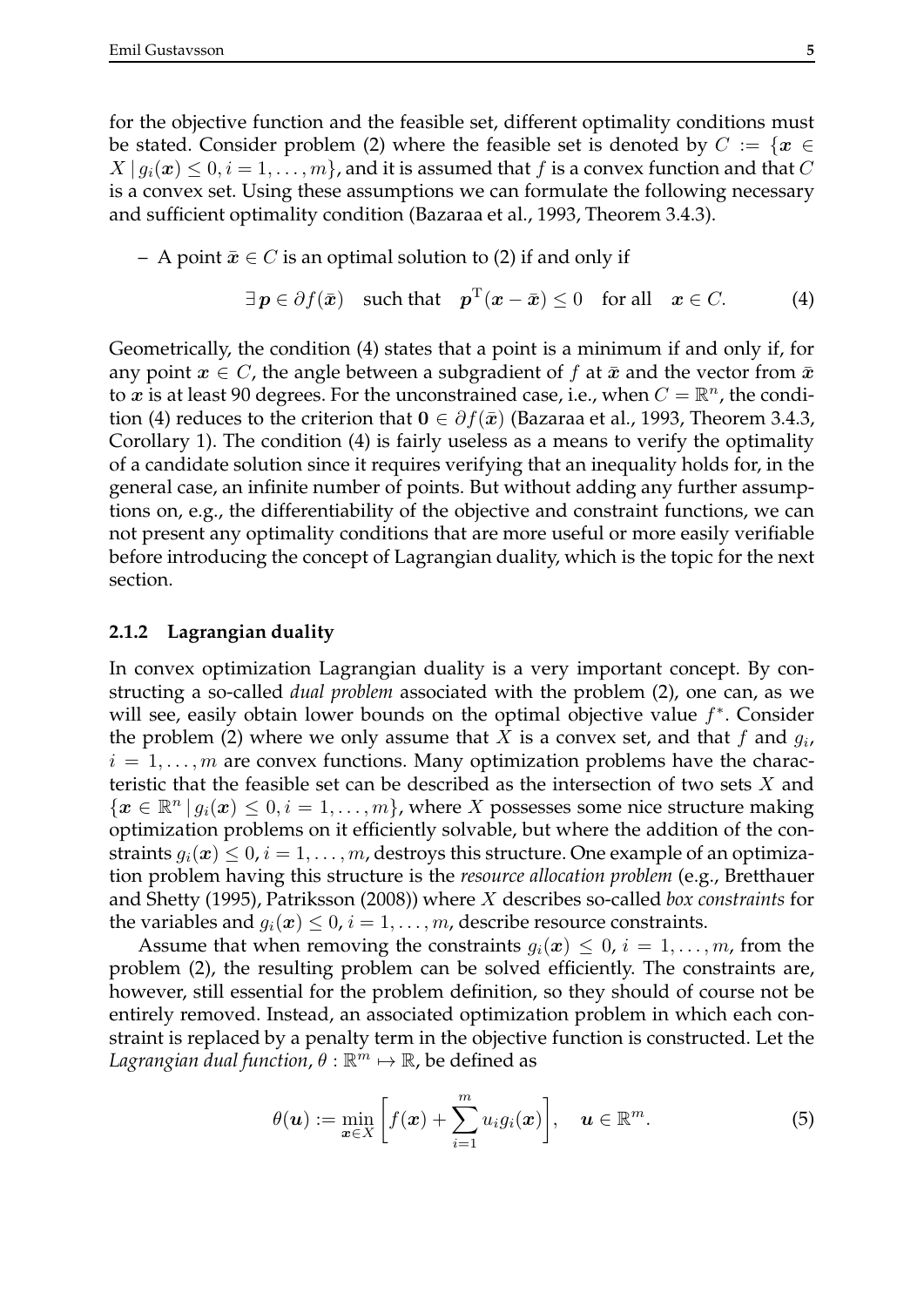A well-known result, which actually holds even when the functions  $f$  and  $g_i$ ,  $i=$ 1, ..., m are non-convex and/or the set X is non-convex, is that the function  $\theta$  is concave on  $\mathbb{R}^m_+$  (Bazaraa et al., 1993, Proposition 5.1.12). Let the set of solutions to the *subproblem*, defined in (5), at  $\boldsymbol{u} \in \mathbb{R}^m$  be denoted by  $X(\boldsymbol{u}) \subseteq X$ .

One of the most important properties of the Lagrangian dual function is described by the *weak duality theorem* which says the following. For any  $x \in \mathbb{R}^n$  such that the constraints (2b)–(2c) hold and any  $u \in \mathbb{R}^m_+$ , the inequality  $\theta(u) \leq f(x)$ holds (Bazaraa et al., 1993, Theorem 6.2.1). For any non-negative  $\pmb{u}\in\mathbb{R}^m$ , the dual function value  $\theta(\mathbf{u})$  is thus a lower bound on the objective value  $f(\mathbf{x})$  for all points  $x \in \mathbb{R}^n$  that are feasible in (2). It also follows from the weak duality theorem that  $\theta(\boldsymbol{u})\leq f^*$  for all  $\boldsymbol{u}\in \mathbb{R}^m_+$ , meaning that  $\theta(\boldsymbol{u})$  is a lower bound on the optimal value of the CP in (2). Note that the convexity assumption of neither the objective function  $f$  nor of the feasible set are required for the weak duality theorem to hold. To obtain an as good lower bound as possible, let us construct the *Lagrangian dual problem* as the problem to find

$$
\theta^* := \operatorname{supremum}_{\boldsymbol{u} \in \mathbb{R}_+^m} \theta(\boldsymbol{u}).\tag{6}
$$

Since the dual function  $\theta : \mathbb{R}^m \mapsto \mathbb{R}$  is concave and the set  $\mathbb{R}^m_+$  is a convex set, the Lagrangian dual problem (6) is a CP; we denote its solution set by  $U^* \in \mathbb{R}^m_+$ .

It clearly holds, by the weak duality theorem, that  $\theta^* \leq f^*$ . In order to obtain a stronger result, we need to make the assumption that the set { $x \in X | g_i(x) < 0, i =$ 1, . . . , m} is non-empty, i.e., *Slater's constraint qualification*. With this assumption the strong duality theorem, which states that  $\theta^* = f^*$ , can be deduced (Bazaraa et al., 1993, Theorem 6.2.4). This theorem further states the global optimality conditions that the inclusions  $x^* \in X^*$  and  $u \in U^*$  hold if and only if

$$
\boldsymbol{u}^* \in \mathbb{R}_+^m, \tag{7a}
$$

$$
x^* \in X(u^*),\tag{7b}
$$

$$
g_i(\boldsymbol{x}^*) \leq 0, \quad i = 1, \dots, m,
$$
 (7c)

$$
u_i^* g_i(\bm{x}^*) = 0, \quad i = 1, \dots, m.
$$
 (7d)

Hence, the strong duality theorem guarantees that the optimal value to the Lagrangian dual problem (6) equals that of the original CP (2). It also provides optimality conditions for the primal-dual pair of programs: the primal-dual solution pair  $(x^*, u^*) \in \mathbb{R}^n \times \mathbb{R}^m$  is optimal if and only if it holds that  $x^*$  and  $u^*$  are feasible in their respective problems (conditions  $(7a)$  and  $(7c)$ ), that x is a solution to the subproblem defined in (5) at u (condition (7b)), and that the *complementarity condition*  $u_i^* g_i(\boldsymbol{x}^*) = 0$  holds for  $i = 1, \ldots, m$  (condition (7d)). The optimality conditions (7a)–(7d) are the basis for the dual subgradient method which is described in Section 2.2.2.

When the original CP (2) is infeasible, i.e., when the set  $\{x \in X \mid g_i(x) \leq 0, i =$  $1, \ldots, m$ } =  $\emptyset$ , by convention, the optimal value  $f^*$  is defined to be  $+\infty$ . How does this affect the dual problem  $(6)$ ? In Paper II we show that if the set X is bounded then it holds that also  $\theta^* = +\infty$ , meaning that the dual problem is unbounded.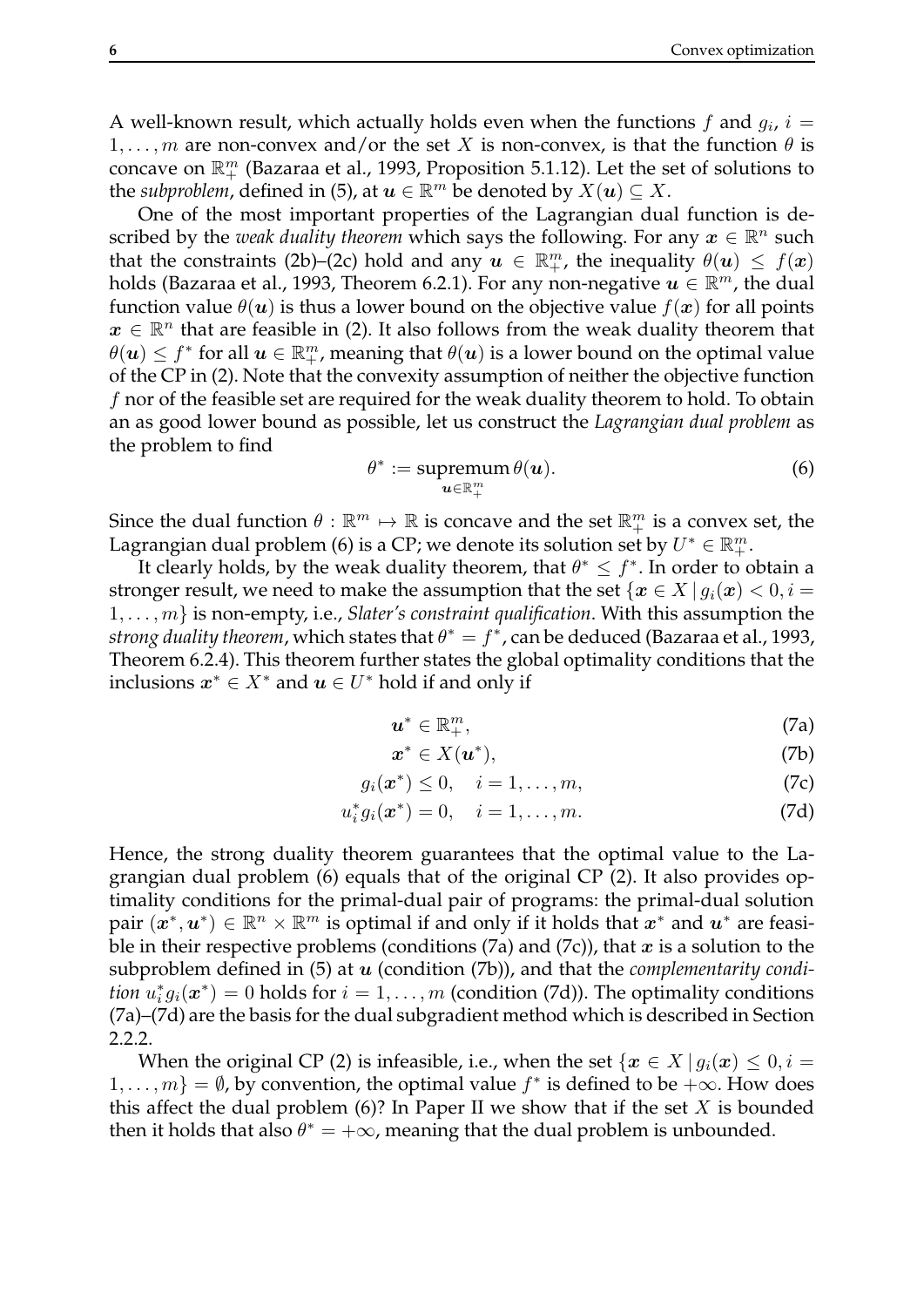#### **2.1.3 Non-coordinability of non-strictly convex problems**

The optimality conditions in (7) provides us with verifiable optimality criteria for candidate solution pairs  $(x^*, u^*)^T \in \mathbb{R}^n \times \mathbb{R}^m$ . But what if we only have a dual optimal solution  $u^*$  at hand. Can we then easily construct an optimal solution to the primal problem (2)? Unfortunately, in general, the answer is no. The reason for this inconvenience is that the dual function is typically nonsmooth whenever the objective and constraint functions are non-strictly convex. This implies that an optimal primal solution is a (typically) nontrivial convex combination of the *extreme solutions* to the subproblem (3) at the optimal dual point  $u^*$ . So when using methods that identify extreme solutions (as, e.g., the simplex method) for solving the subproblem (3), the solution obtained is, in general, non-optimal in the original problem. It may even be infeasible in the original problem. Within linear programming this property is referred to as the *non-coordinability* phenomenon (Dirickx and Jennergren, 1979, Chapter 3).

### **2.2 Solution procedures**

There is no general analytical formula for the solution of convex optimization problems. However, there does exist some very effective methods for solving them. As stated by Rockafellar (1993) "... the great watershed in optimization isn't between linearity and nonlinearity, but convexity and nonconvexity." It appears that the convexity of a problem is inherently favorable when trying to solve it; one of the fundamental reasons is the fact that any local optima is also a global one.

Depending on the characteristics of the objective function and the feasible set, various solution methods are applicable. In this section four different procedures are presented. In Section 2.2.1, an iterative procedure—in which steps are taken in subgradient directions—is presented; for this procedure to be convergent only convexity of the optimization problem needs to be assumed. Then, in Section 2.2.2, Slater's constraint qualification is assumed, meaning that the strong duality theorem is applicable and that a Lagrangian dual approach can be used. In Sections 2.2.3 and 2.2.4, two methods based on the notion of *cutting planes* are introduced.

There are many other solution methods for CPs, for which more assumptions on the problem characteristics are made. Assuming differentiability of the objective and constraint functions leads to the famous KKT optimality conditions (Bazaraa et al., 1993, Theorem 4.2.13). These conditions constitute the basis for *interior point methods*, which have become increasingly popular because of their efficiency for solving structured convex programs (e.g., Nesterov et al. (1994), Potra and Wright (2000)). When the objective function is differentiable and convex and the feasible set is a polyhedron the *Frank-Wolfe method* (Frank and Wolfe, 1956) and the *simplicial decomposition algorithm* (Von Hohenbalken, 1977) are suitable. For a comprehensive study of algorithms for convex programming, see for example Boyd and Vandenberghe (2004) and Ben-Tal and Nemirovski (2001).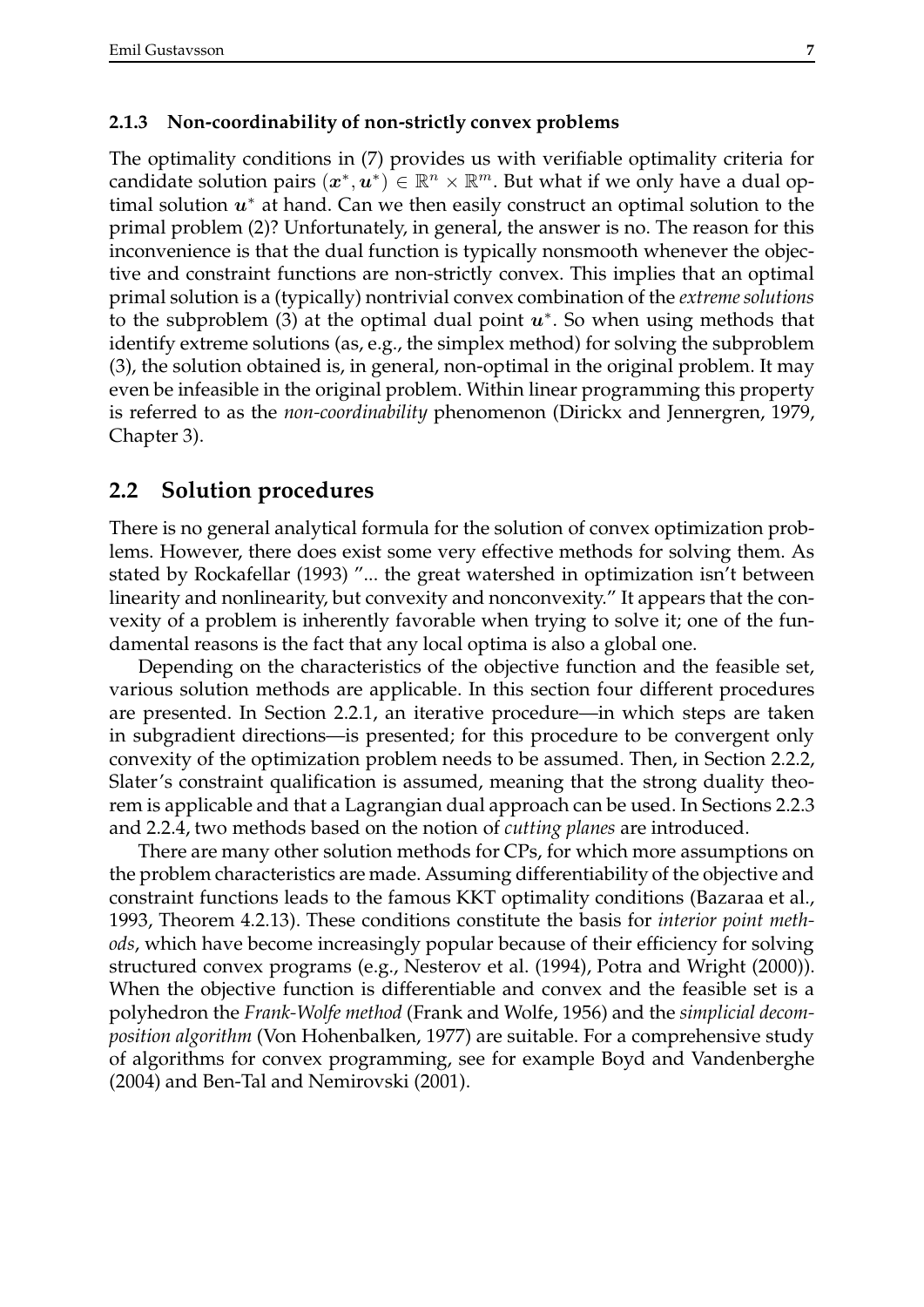#### **2.2.1 Subgradient methods**

When convexity of the objective function  $f$  and of the feasible set  $C$  constitute the only assumptions on the problem (2), all available solution methods are based on the notion of subgradients. As stated in Section 2.1, the convexity ensures that subgradients of the objective function  $f$  exist on its entire domain. We will for simplicity assume that  $X$  is closed and bounded, i.e., compact, for the remainder of this section. The compactness ensures that the set  $X^*$  is non-empty, i.e., that there exists at least one optimal solution to the problem (2).

Shor (1967) developed the *subgradient method* which is an iterative method for minimizing convex functions. When applying the method to a constrained CP as the one in (2), the algorithm is called the *projected subgradient method* and is defined as follows. Starting at some initial feasible point  $x^0 \in C$ , the iterates  $x^t$ ,  $t \geq 1$ , are computed according to

$$
\boldsymbol{x}^{t+1} = \operatorname{proj}_{C}(\boldsymbol{x}^{t} - \alpha_{t}\boldsymbol{p}^{t}), \quad t = 0, 1, ..., \qquad (8)
$$

where  $p^t$  is a subgradient to  $f$  at  $x^t$ ,  $\alpha_t > 0$  denotes the step length chosen at iteration t, and  $proj_C$  denotes the Euclidean projection onto C.

The convergence of the method defined by (8) to an optimal solution to the CP in (2) can be shown under specific rules for the computation of the step lengths. For some early convergence results regarding the subgradient method, see Ermol'ev (1966). Polyak (1967) showed that when utilizing step lengths fulfilling the so-called *divergent series* conditions

$$
\lim_{t \to \infty} \alpha_t = 0 \quad \text{and} \quad \sum_{t=0}^{\infty} \alpha_t = \infty,
$$
\n(9)

it holds that  $\lim_{t\to\infty}f(\boldsymbol{x}^t)\,=\,f^*$ , meaning that the objective values of the iterates converge to the optimal objective value of (2). Polyak also showed that the distance between  $x^t$  and the solution set  $X^*$  tends to zero as  $t\to\infty.$  Proofs of these results are found in Shor (1985, Theorem 2.2). Shepilov (1976) further showed that when assuming that the step lengths also fulfill the condition

$$
\sum_{t=0}^{\infty} \alpha_t^2 < \infty,\tag{10}
$$

it holds that  $\lim_{t\to\infty} \bm{x}^t = \bm{x}^* \in X^*$ , i.e., that the sequence of iterates converges to a specific optimal solution.

So with fairly weak assumptions on properties of the objective function and of the feasible set, we can provide an iterative solution method for which the iterates are guaranteed to converge towards the solution set to the CP defined in (2). The three main drawbacks of the method are that:

- *a*) it can be difficult to find subgradients to f,
- *b)* the projection onto the set C might not be easily computed, and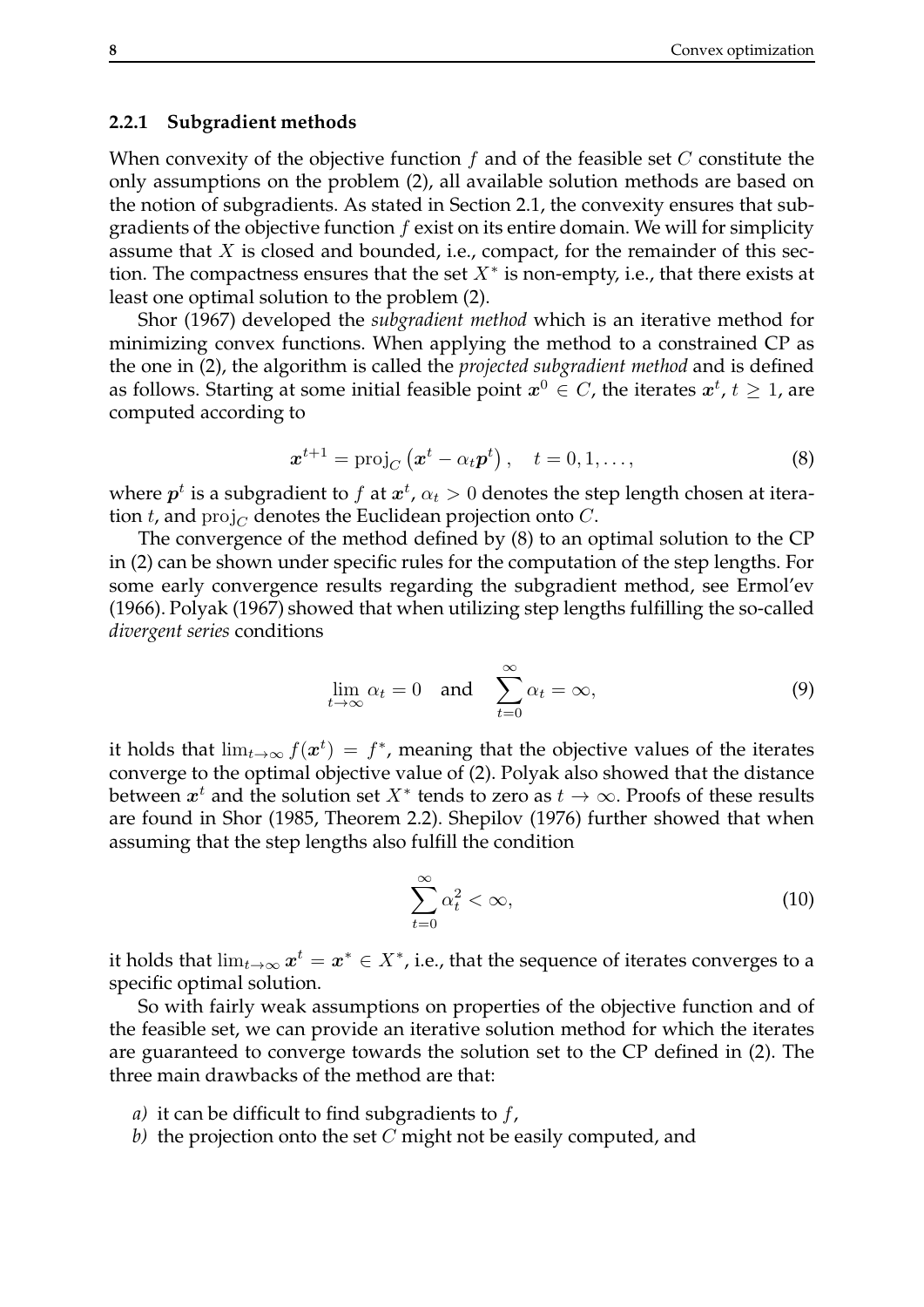*c)* its convergence speed may be slow.

In the next sub-section the subgradient method is instead applied to the Lagrangian dual problem defined in (6). As we will see, for the application of the subgradient method to the dual problem, the the points *a)* and *b)* above will not pose any problems.

#### **2.2.2 Dual subgradient methods**

The Lagrangian dual problem defined in (6) is a CP, implying that the projected subgradient method described in Section 2.2.1 can be employed. For this particular problem, the method starts in an initial dual point  $u^0 \in \mathbb{R}^m_+$  and then computes iterates  $\boldsymbol{u}^t$ ,  $t\geq 1$ , according to

$$
\boldsymbol{u}^{t+1} = \left[\boldsymbol{u}^t - \alpha_t \boldsymbol{g}(\boldsymbol{x}^t)\right]_+, \quad t = 0, 1, \dots,
$$
\n(11)

where  $x^t \in X(u^t)$  solves the subproblem defined in (5) at  $u = u^t$ , which implies that  $\pmb{g}(\pmb{x}^t) := (g_1(\pmb{x}^t), \dots, g_m(\pmb{x}^t))^{\rm \hat{T}} \in \mathbb{R}^n$  is a subgradient to  $\theta$  at  $\pmb{u}^t$  (Bazaraa et al., 1993, Theorem 6.3.4). Further,  $\alpha_t$  is the step length chosen at iteration t and  $[\cdot]_+$ denotes the Euclidean projection of a point onto the non-negative orthant.

In each iteration, t, the subproblem, defined in (5), at  $u = u^t$  has to be solved, generating a solution  $\boldsymbol{x}^t \in X(\boldsymbol{u}^t).$  This solution automatically provides a subgradient  $g(x^t)$  to  $\theta$  at the point  $u^t$ ; this implies that the drawback  $a$ ) for the subgradient method described in Section 2.2.1 is not an issue. Furthermore, since the feasible set of the Lagrangian dual problem is the non-negative orthant, the Euclidean projection needed in each iteration can be efficiently performed, which implies that neither drawback *b)* is an issue.

We now assume that Slater's constraint qualification holds (i.e., that the set  $\{x \in$  $X | g_i(x) < 0, i = 1, \ldots, m$  is nonempty). This implies that strong duality holds, i.e., that  $\theta^* = f^*$ . By applying the convergence results stated in Section 2.2.1 it follows that by choosing step lengths fulfilling (9) and (10), one obtains convergence of the dual iterates  $u<sup>t</sup>$  to an optimal solution to the Lagrangian dual problem (6).

However, our aim is still to solve the original CP. Can we hope that the subproblem solutions  $x^t \in X(u^t)$  generated in the subgradient method converge to an optimal solution to the problem (2)? Unfortunately, the answer is no. In general, we can not even guarantee that any of the subproblem solutions found during the subgradient method will be feasible in (2); the reason being non-coordinability (see Section 2.1.3). In order to obtain convergence to an optimal solution to (2), we will utilize the notion of *ergodic sequences*. In each iteration of the method (11), an ergodic iterate,  $\bar{x}^t$ , is defined as a convex combination of the subproblem solutions found so far, according to

$$
\bar{x}^{t} = \sum_{s=0}^{t-1} \mu_{s}^{t} x^{s}, \text{ where } \mu_{s}^{t} \ge 0, \ s = 0, \ldots, t-1, \sum_{s=0}^{t-1} \mu_{s}^{t} = 1, \ t = 1, 2, \ldots, (12)
$$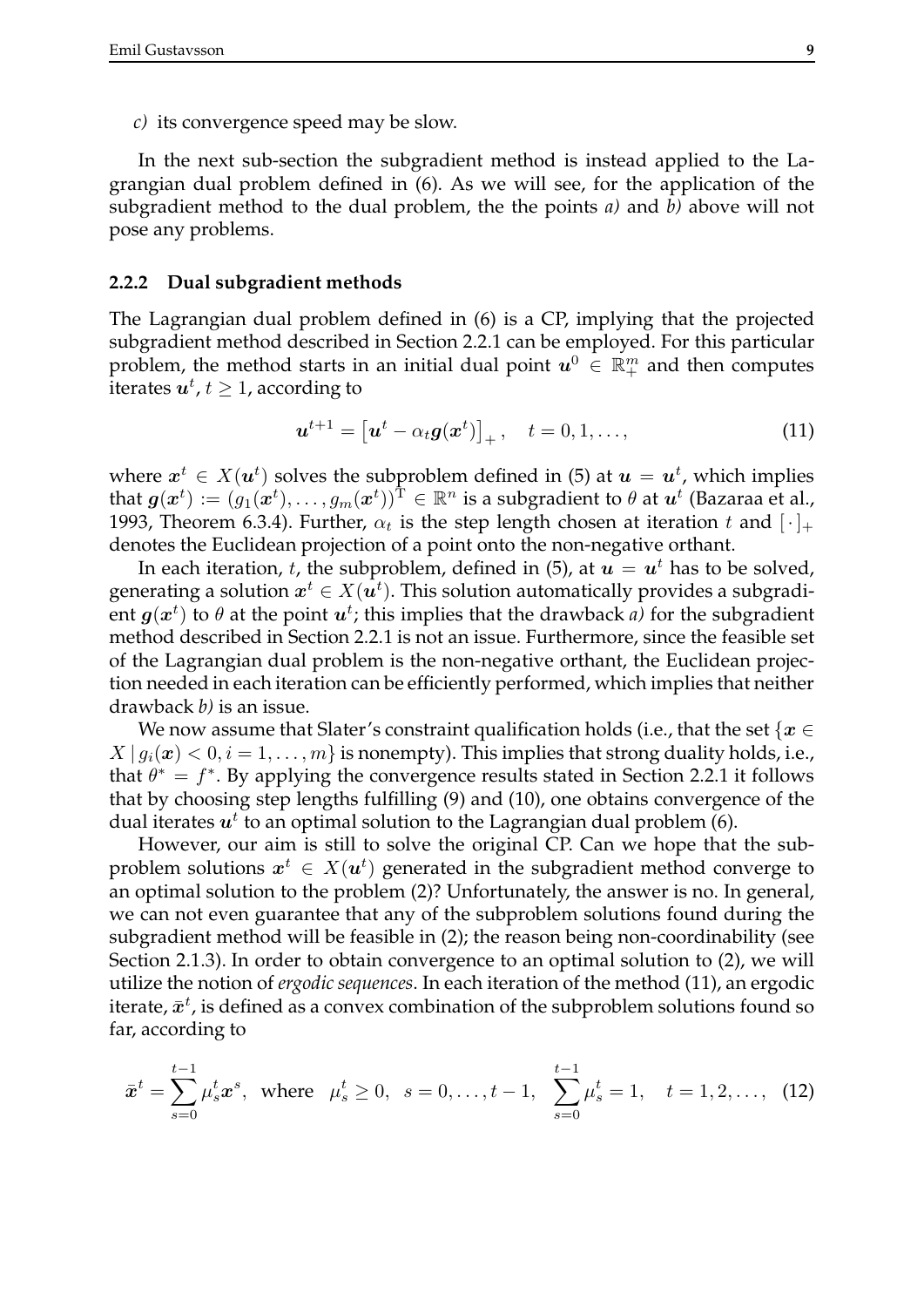where  $\bm{x}^s \in X(\bm{u}^s)$  is the subproblem solution found at iteration s. The scalars  $\mu_s^t$ are called as *convexity weights*. The idea of creating convex combinations of subproblem solutions was first presented by Shor (1967), who showed convergence of the ergodic sequence,  $\bar{x}^t$ , towards the optimal set  $X^*$  when employing suitable step lengths and convexity weights for the special case when the CP (2) is an LP. Larsson and Liu (1997) and Sherali and Choi (1996) developed these ideas further and proposed more general rules for choosing the convexity weights defining the ergodic sequences. Larsson et al. (1997) extended the results to the more general case when (2) is a CP. In Paper I we extend these convergence results further to include more general rules for computing the convexity weights.

In Paper II we analyze the case when the original CP is infeasible, i.e., when  ${x \in X | q_i(x) \leq 0, i = 1, \ldots, m} = \emptyset$ . As described in the end of Section 2.1.2, the dual problem is then unbounded, meaning that  $\theta^* = +\infty$ . We show that when employing the subgradient method (11) on the unbounded dual problem, the sequence of dual iterates,  $\{u^t\}$ , diverge in the direction of steepest ascent of the Lagrangian dual function. We also show that the sequence of ergodic iterates,  $\{\bar{x}^t\}$ , converges to a point for which the Euclidean norm of the infeasibility in the relaxed constraints is minimized, i.e., to a point in the set  $\arg\min_{x \in X} {\{\|[\boldsymbol{g}(x)]_+\| \}}$ .

#### **2.2.3 Cutting-plane methods**

The simplicity of the subgradient method described in Section 2.2.1 comes at the price of ignoring past information. The information obtained when solving the subproblem defined in (5) can be used not only to determine search directions, but also to build a model of the function  $f$  itself.

The basic idea of *cutting plane methods* is the construction of a piecewise-linear approximation of the objective function. Each subgradient found during the course of the cutting plane method can in turn be used to improve the model of the objective function. The cutting plane method for the problem CP in (2) can be described as follows. Let  $x^0, \ldots, x^{t-1}$  be the iterates found up to iteration t of the method. Then a lower approximation of  $f$  at iteration  $t$  is given by the piecewise-linear function  $\hat{f}_t : \mathbb{R}^n \mapsto \mathbb{R}$ , defined by

$$
\hat{f}_t(\boldsymbol{x}) := \max_{s=0,\ldots,t-1} \left\{ f(\boldsymbol{x}^s) + (\boldsymbol{p}^s)^{\mathrm{T}} (\boldsymbol{x} - \boldsymbol{x}^s) \right\},\tag{13}
$$

where  $\bm{p}^s$  is a subgradient to  $f$  at  $\bm{x}^s.$  By construction it holds that  $\hat{f}_t(\bm{x}) \leq f(\bm{x})$ , for all  $x \in C$ , meaning that the model is an underestimate of the objective function. The next iterate produced by the cutting plane method is then obtained by solving the problem to minimize  $f_t$  over the feasible set C. Note that the function  $f_t$  can be modelled by a linear objective function and linear constraints, meaning that whenever the feasible set  $C$  is a polyhedron, the next iterate can be found by solving an LP.

One advantage of cutting-plane methods is that they provide lower bounds on the optimal objective value during the course of the method, implying that natural stopping criteria can be utilized. A drawback is that the method sometimes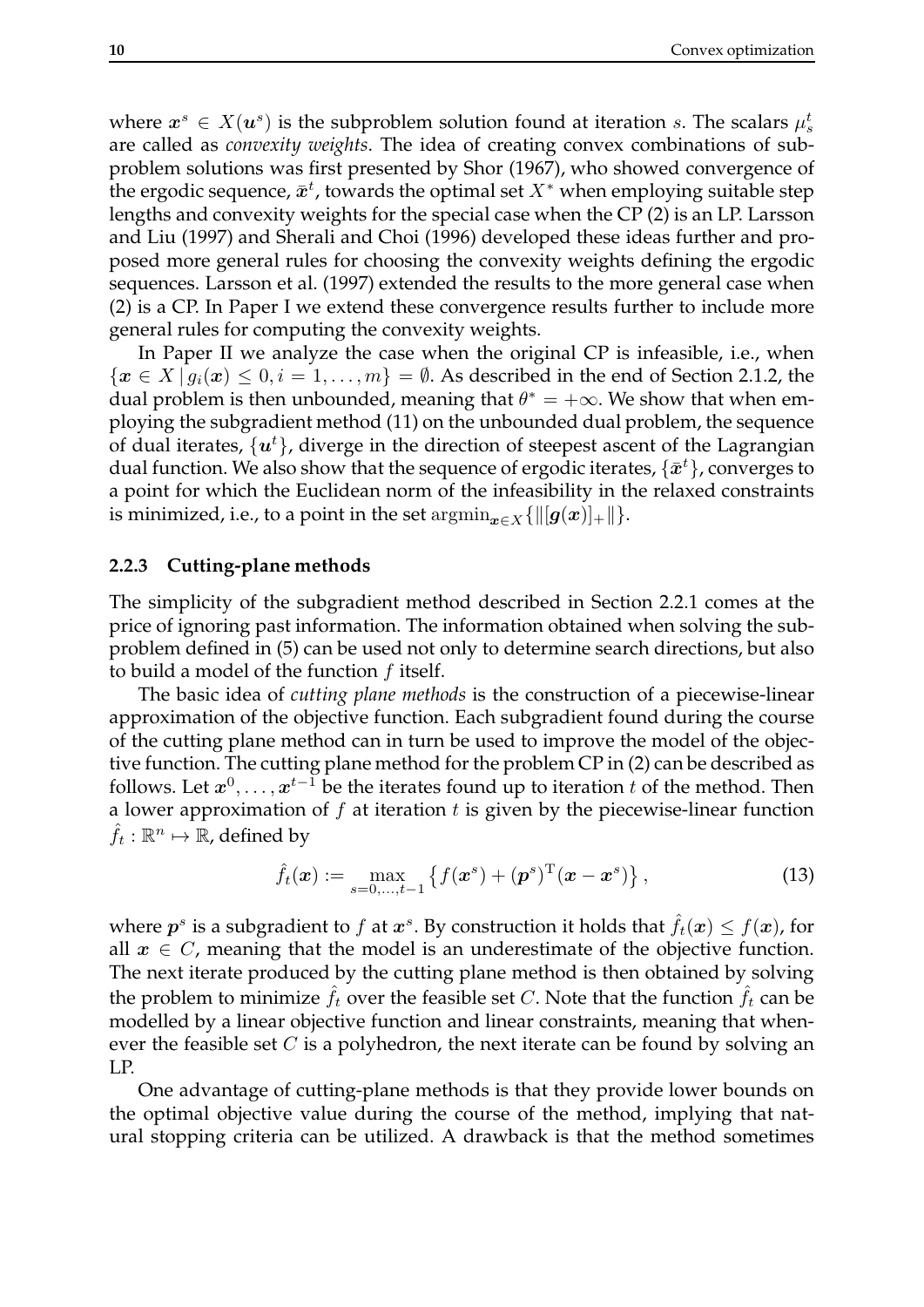possesses a zig-zagging behavior of the iterates (Hiriart-Urruty and Lemaréchal, 1993). This drawback is the motivation for the class of methods presented next. For thorough analyses of cutting plane methods, see Kelley (1960) and Goffin and Vial (2002).

#### **2.2.4 Bundle methods**

*Bundle methods* can be viewed as stabilizations of the cutting plane method. An extra point  $\hat{x}^{t-1}$ , called the *center*, is added to the information provided in iteration t of the method. The piecewise-linear approximation (13) is still used as a model for the objective function f, but no longer do we solve the problem of minimizing  $f_t$  over the feasible set  $C$  to obtain the next iterate. Instead, the next iterate is computed by finding

$$
\boldsymbol{x}^{t} \in \operatorname*{argmin}_{\boldsymbol{x} \in C} \left\{ \hat{f}_{t}(\boldsymbol{x}) + \frac{\mu_{t}}{2} \|\boldsymbol{x} - \hat{\boldsymbol{x}}^{t-1}\|^{2} \right\}.
$$
 (14)

Then the center is updated to be the new iterate if the iterate has improved the objective value sufficiently as compared to the objective value of the previous center, i.e., if  $f(\boldsymbol{x}^{t}) \leq f(\hat{\boldsymbol{x}}^{t-1}) - \delta_{t}$ , for some  $\delta_{t} > 0$ .

The quadratic term in the relation (14) stabilizes the cutting plane method. It will make the next iterate closer to the current center, as compared to the cutting plane method, by avoiding drastic movements. The role of the parameter  $\mu_t$  is to control the trade-off between minimizing the model  $\hat{f}_t$  and staying close to the center  $\hat{\boldsymbol{x}}^{t-1}$ which is known to have low objective value.

Depending on how the parameters  $\mu_t$  and  $\delta_t$  are updated, different versions of the bundle method are defined. For comprehensive description of bundle methods, see Lemaréchal et al. (1995) and Kiwiel (1990).

### **2.3 Applications and modelling**

Convex optimization problems appear in many application areas. We next describe an assortment of such applications.

If a problem can be formulated as a convex optimization problem, then it can in most cases be solved efficiently. The challenge is in recognizing when and how a specific problem can be formulated as a CP. Examples of optimization problems which are non-convex in their natural form are so-called *geometric programs* (GPs); problems for which a posynomial  $f$  should be minimized subject to the constraints  $g_i(\boldsymbol{x}) \leq 1$ , where  $g_i$  is a posynomial, for  $i = 1, \ldots m$ . Even though neither the objective nor the constraint functions are convex, a general GP can still be translated into a CP by a change of variables and transformation of the objective and constraint functions (Boyd et al. (2007), Ecker (1980)).

Many problems may, of course, not be formulated as CPs. Convex optimization can, however, still play a role in solution courses for such problems. One idea is to combine convex optimization with local optimization methods. If the initial optimization problem is non-convex, one first tries to approximate the problem by a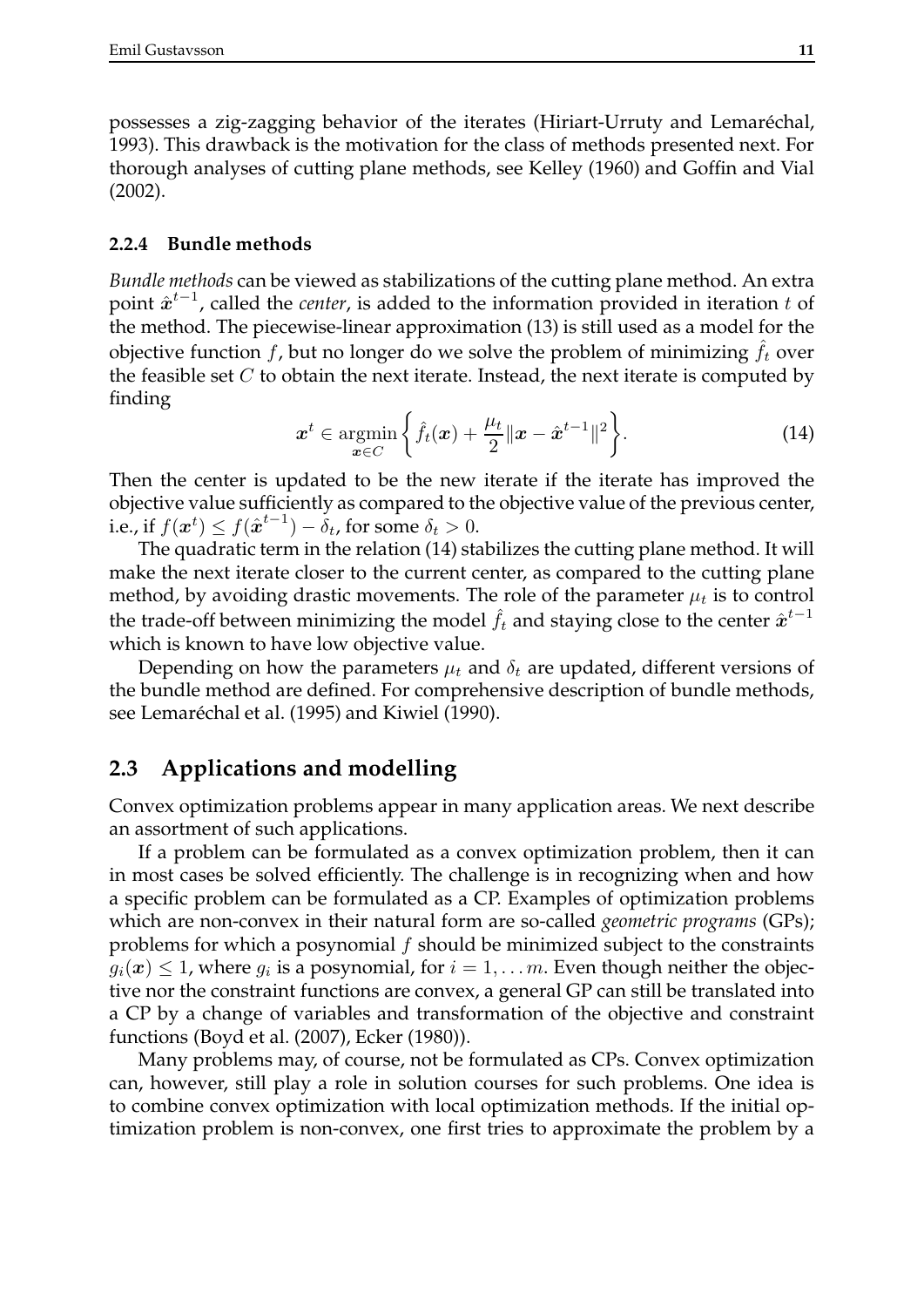CP. The solution of the CP (which we assume can be found efficiently) can then be used as a starting point for a local optimization method applied to the original nonconvex optimization problem. Another idea is to use convex optimization for obtaining cheaply computable lower bounds on the optimal value of the non-convex optimization problem. This can be obtained by, for example, solving the Lagrangian dual problem, which is a CP even when the original problem is not.

Convex optimization is often used within approximation and fitting. In many approximation problems the aim is to construct a model that best fits some observed data and prior information. The variables in the optimization problem represent the parameters in the statistical model, while the constraints represent prior information regarding the parameters (for example nonnegativity). The objective function is often composed by measures of the differences between the observed data and the values predicted by the model. Often, the measure used is some norm of the vector of predicted errors; since all norms are convex functions this implies that the objective function is convex. For a thorough analysis of how convex optimization is utilized in the area of data fitting and model approximation, see Boyd and Vandenberghe (2004, Chapter 6.1).

In Paper I we describe the *nonlinear multicommodity flow problem* (NMFP; e.g., Bertsekas (1979)) in detail and evaluate the dual subgradient method on a sample of test instances. The NMFP is a CP where the aim is to send flows of multiple commodities between several pairs of source and sink nodes in a network. The objective function is convex and the feasible set is polyhedral. The NMFP has applications within, for example, traffic assignment (Patriksson, 1994) and multi-agent planning systems (Wellman, 1993).

Other problem classes being special cases of convex programs, and for which specialized solutions methods have been developed, include *second order cone programs* (SOCPs) and *semidefinite programs* (SDPs). SOCPs are generalizations of linear and quadratic programs that allow for affine combination of variables to be constrained inside second-order cones (for a comprehensive analysis, see Lobo et al. (1998)). In an SDP a linear function is to be minimized over the intersection of the cone of positive semidefinite matrices with an affine space (for a comprehensive analysis, see Vandenberghe and Boyd (1996)). Since both SOCPs and SDPs are efficiently solvable by *interior point methods*, they are becoming increasingly popular in areas such as combinatorial optimization (e.g., Alizadeh (1995), Goemans (1997)) and control theory (e.g., Parrilo and Lall (2003), Yao et al. (2001)).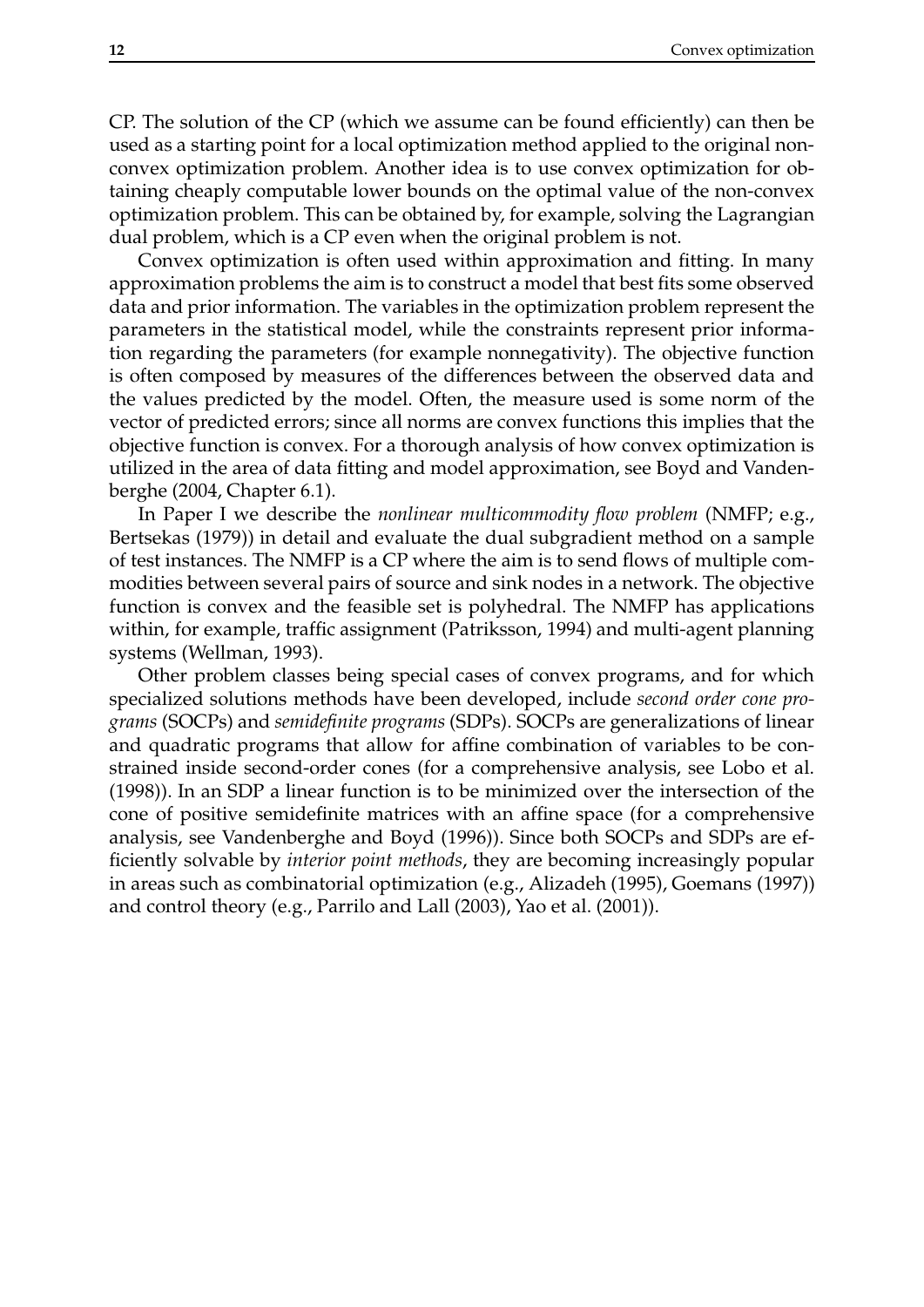### **3 Mixed binary linear optimization**

This section provides a short introduction to the area of mixed binary linear optimization. For comprehensive analyses, see, for example, Nemhauser and Wolsey (1989) and Wolsey (1998). A *mixed binary linear program* (MBLP) can be expressed as the problem to find

$$
z^* := \underset{x}{\text{infimum}} \quad c^{\text{T}} x,\tag{15a}
$$

subject to  $Ax \ge b$ , (15b)

$$
x_i \in \{0, 1\}, \quad i \in \mathcal{I}, \tag{15c}
$$

where  $\boldsymbol{c} \in \mathbb{R}^n$ ,  $A \in \mathbb{R}^{m \times n}$ ,  $\boldsymbol{b} \in \mathbb{R}^m$ , and  $\mathcal{I} \subseteq \{1, \ldots, n\}$ . The set  $\mathcal{I}$  denotes the set of indices of variables in the optimization problem (15) which are required to be binary. These variables typically represent so-called either/or decisions, meaning that, for example, you either buy a machine or not. The name MBLP stems from the fact that relaxing the binary requirements (15c) yields an LP, which denotes an optimization problem composed by affine constraints and a linear objective function.

In Section 3.1 the important mathematical properties of MBLPs are presented and analyzed, in Section 3.2 the importance of modelling with mixed binary linear optimization is discussed, and in Section 3.3 a selection of solution procedures for MBLPs are presented. Section 3.4 describes how mixed binary linear optimization can be used for scheduling maintenance operations, and in Section 3.5 a number of other applications of MBLPs are presented.

#### **3.1 Problem properties**

Consider the following small example, in which the objective is to find

$$
z^* := \text{minimum} \quad -x_1 - 3x_2,\tag{16a}
$$

$$
subject to \t x_1 + x_2 \le 2, \t (16b)
$$

 $2x_2 \leq 3,$  (16c)

$$
x_2 \ge 0,\tag{16d}
$$

 $x_1 \in \{0, 1\}.$  (16e)

Relating to the general definition of an MBLP in (15), it holds that

$$
c = (-1, -3)^T
$$
,  $A = \begin{pmatrix} -1 & 0 & 0 \\ -1 & -2 & 1 \end{pmatrix}^T$ ,  $b = (-2, -3, 0)^T$ , and  $\mathcal{I} = \{1\}$ .

The problem (16) is illustrated in Figure 4, where the line segments marked in grey represent the feasible set. The optimal solution to the problem (16) is  $x^* = (1,1)^T$ with objective value  $z^* = -4$ .

We first note that the feasible set of the MBLP defined in (16) is non-convex. In general, the MBLP defined in (15) is non-convex whenever  $\mathcal{I} \neq \emptyset$  and the set defined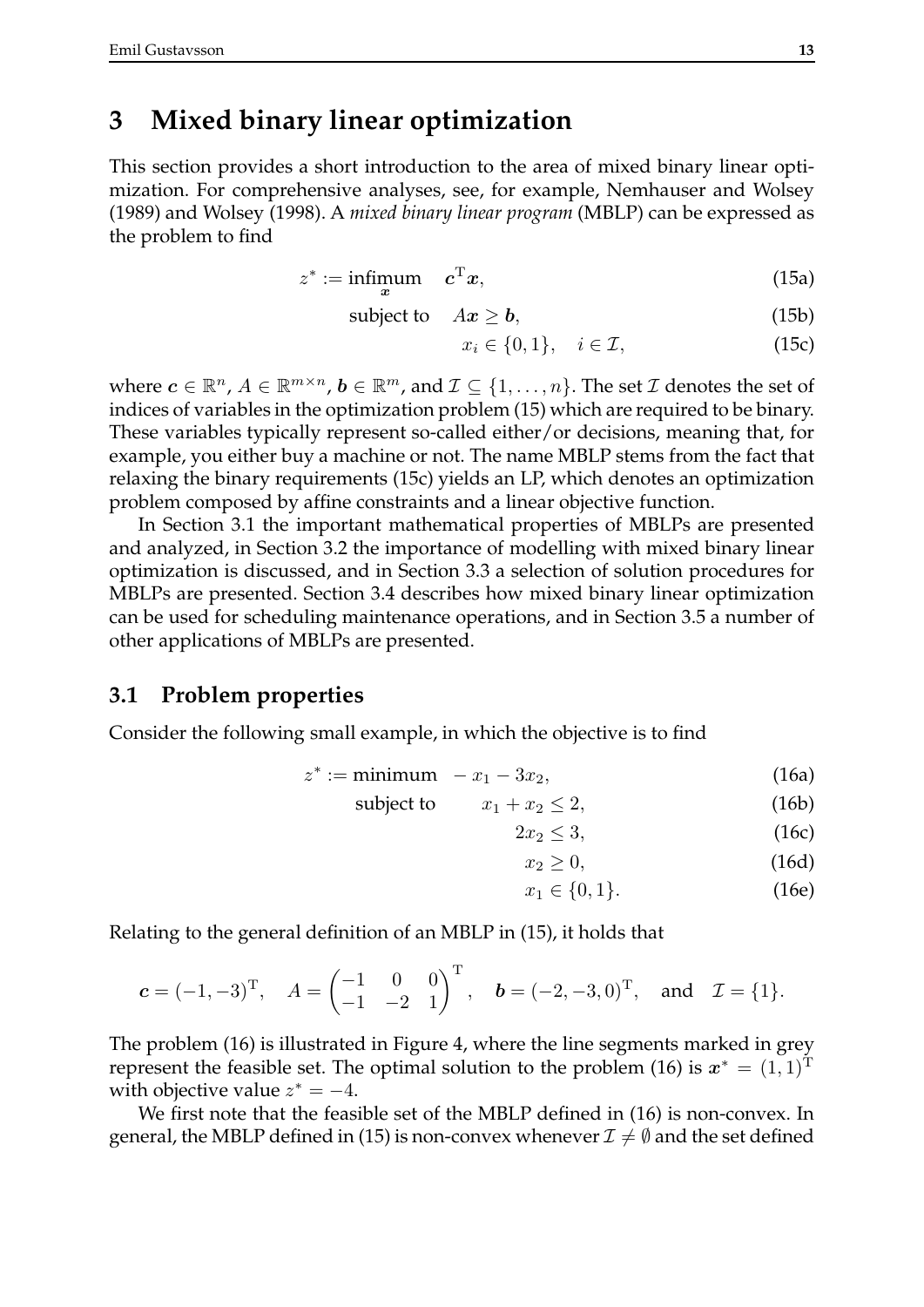

**Figure 4:** Illustration of the MBLP defined in (16). The grey area represent the feasible set defined by constraints (16b)–(16e). The optimal solution is  $\mathbf{z}^* = (1,1)^T$ .

by the constraints (15b) is not a singleton (if  $\mathcal{I} = \emptyset$ , then the problem is an LP), meaning that the theory presented in Section 2 may not be utilized here. A general MBLP is NP-hard, which basically means that there does not exist any algorithm which can solve the MBLP within a time bounded by a polynomial in the size of the problem. For comprehensive analyses and rigorous definitions of computational complexity in general and NP-hardness in particular, see Papadimitriou (1994) and Garey and Johnson (1979).

As described in Section 2.3, one important aspect of convex optimization is its application to non-convex optimization problems. By constructing and solving a CP which is a relaxation of the original (non-convex) optimization problem, one can obtain a lower bound on the optimal objective value of the original problem. One relaxation of the MBLP in (15) is achieved by replacing the binary requirements (15c) by continuous relaxations, i.e., by requiring that  $x_i \in [0,1]$ ,  $i \in \mathcal{I}$ . The resulting problem is denoted the LP *relaxation* of the MBLP and is defined as the problem to find

$$
z_{\text{LP}}^* := \underset{\mathbf{x}}{\text{infimum}} \quad \mathbf{c}^{\text{T}} \mathbf{x},\tag{17a}
$$

$$
subject to \quad Ax \geq b,\tag{17b}
$$

$$
x_i \in [0, 1], \quad i \in \mathcal{I}.\tag{17c}
$$

Clearly, since the problem (17) is a relaxation of the problem (15), it holds that  $z_{\text{LP}}^* \leq$ z<sup>\*</sup>. The LP relaxation of the example in (16) has the optimal solution  $x_{\text{LP}}^* = (\frac{1}{2}, \frac{3}{2})^T$ with objective value  $z_{\text{LP}}^* = -5$  (see Figure 5a).

Another relaxation of a MBLP is the so called *convex relaxation*, which is the problem obtained when replacing the constraints (15b) and (15c) with the convex hull of the set defined by the constraints, i.e., the problem to find

$$
z_{\rm CP}^* := \underset{\mathbf{x}}{\text{infimum}} \qquad \mathbf{c}^{\mathrm{T}} \mathbf{x},\tag{18a}
$$

subject to 
$$
x \in \text{conv}\left(x \in \mathbb{R}^n \middle| \begin{array}{l} Ax \geq b, \\ x_i \in \{0,1\}, i \in \mathcal{I}. \end{array}\right)
$$
 (18b)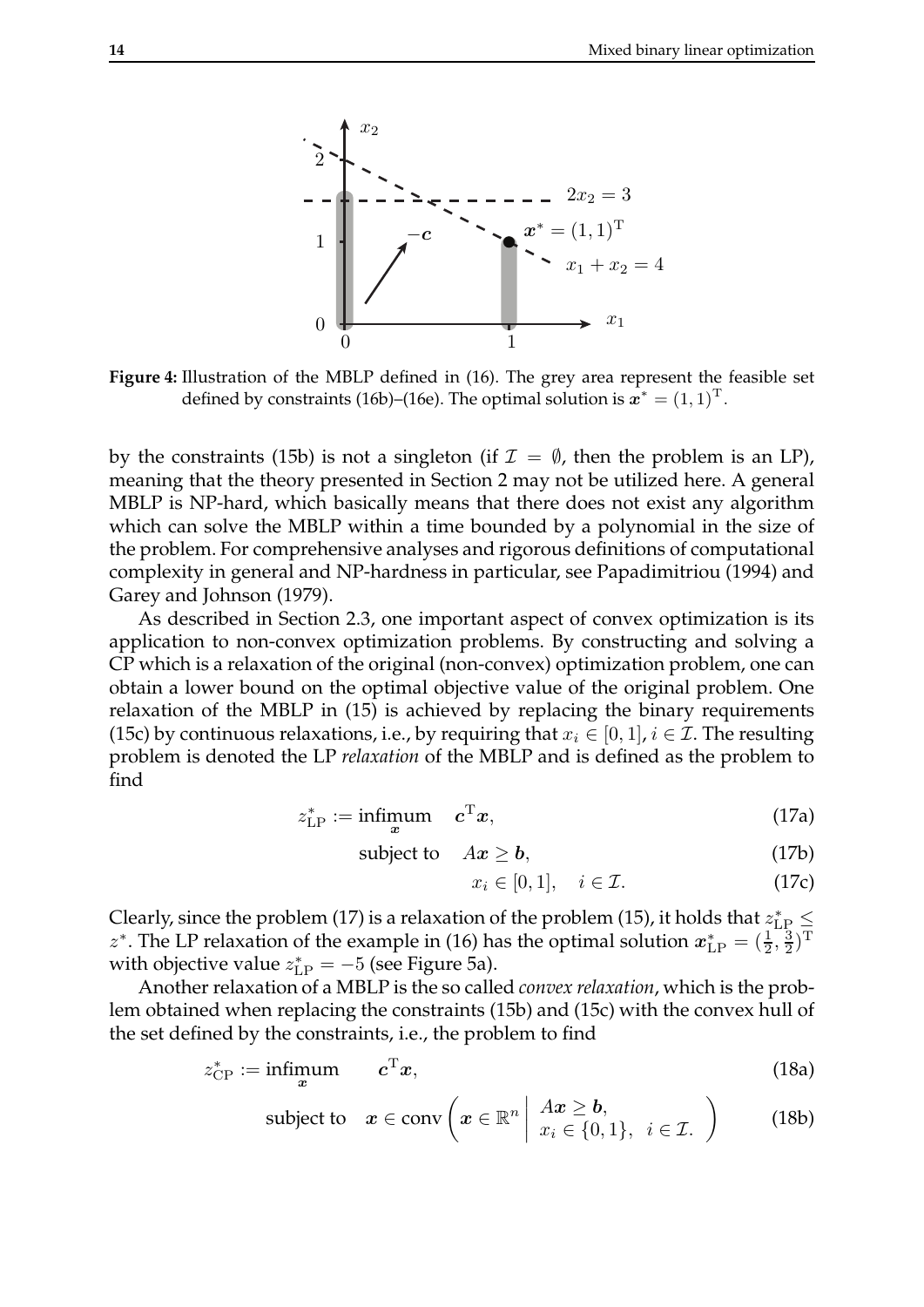

**(a)** The LP relaxation of (16). The grey area illustrates the set  $\{x \in$  $\mathbb{R}^n \mid A \boldsymbol{x} \geq \boldsymbol{b}, x_i \in [0,1], i \in \mathcal{I})\}.$  The optimal solution to the relaxed problem is  $x_{\text{LP}}^* = (\frac{1}{2}, \frac{3}{2})^{\text{T}}$  with objective value  $z_{\text{LP}}^* = -5$ .



**Figure 5:** Illustrations of the LP relaxation and the convex relaxation of the MBLP (16).

The problem (18) results in an LP since the feasible set described by (18b) is a polyhedron. It actually holds that  $z_{\rm CP}^*=z^*$  (Nemhauser and Wolsey, 1989, Theorem 6.3 of Section I.4.6). The convex relaxation of the example in (16) is illustrated in Figure 5b. For this particular example it holds that the solution set (being the singleton  $(1,1)^T$  to the convex relaxation equals that of the original MBLP. In general, it only holds that the solution set to the original MBLP is a subset of the solution set to the convex relaxation (Nemhauser and Wolsey, 1989, Theorem 6.3 of Section I.4.6). For an example where the two solution sets are not equal, consider the adjustment of example (15) where the objective function is replaced by  $-x_1 - 2x_2$ .

In general, the convex relaxation is always *stronger* than the LP relaxation in the sense that the feasible set of the convex relaxation is contained in the feasible set of the LP relaxation. Hence, the optimal objective value of the convex relaxation is always at least as high as that of the LP relaxation. To solve the relaxed problems, one first needs to formulate them as LPs, which requires the feasible sets to be described by affine inequalities and equalities. The feasible set of the LP relaxation can easily be described in this way by just replacing the constraints (15c) with the affine constraints  $x_i \in [0, 1]$ ,  $i \in \mathcal{I}$ . But for the convex relaxation, there does not exist any efficient general approach to construct the feasible set using only affine constraints; it is possible by generating exponentially many  $\{0, \frac{1}{2}\}$ -Chvátal-Gomory cuts, but this is not classified as computationally efficient (Gentile et al., 2006). This is the reason why the LP relaxation is often the basis for many methods for solving MBLPs, as we will see in Section 3.3. But first a few notes regarding the importance of good modelling.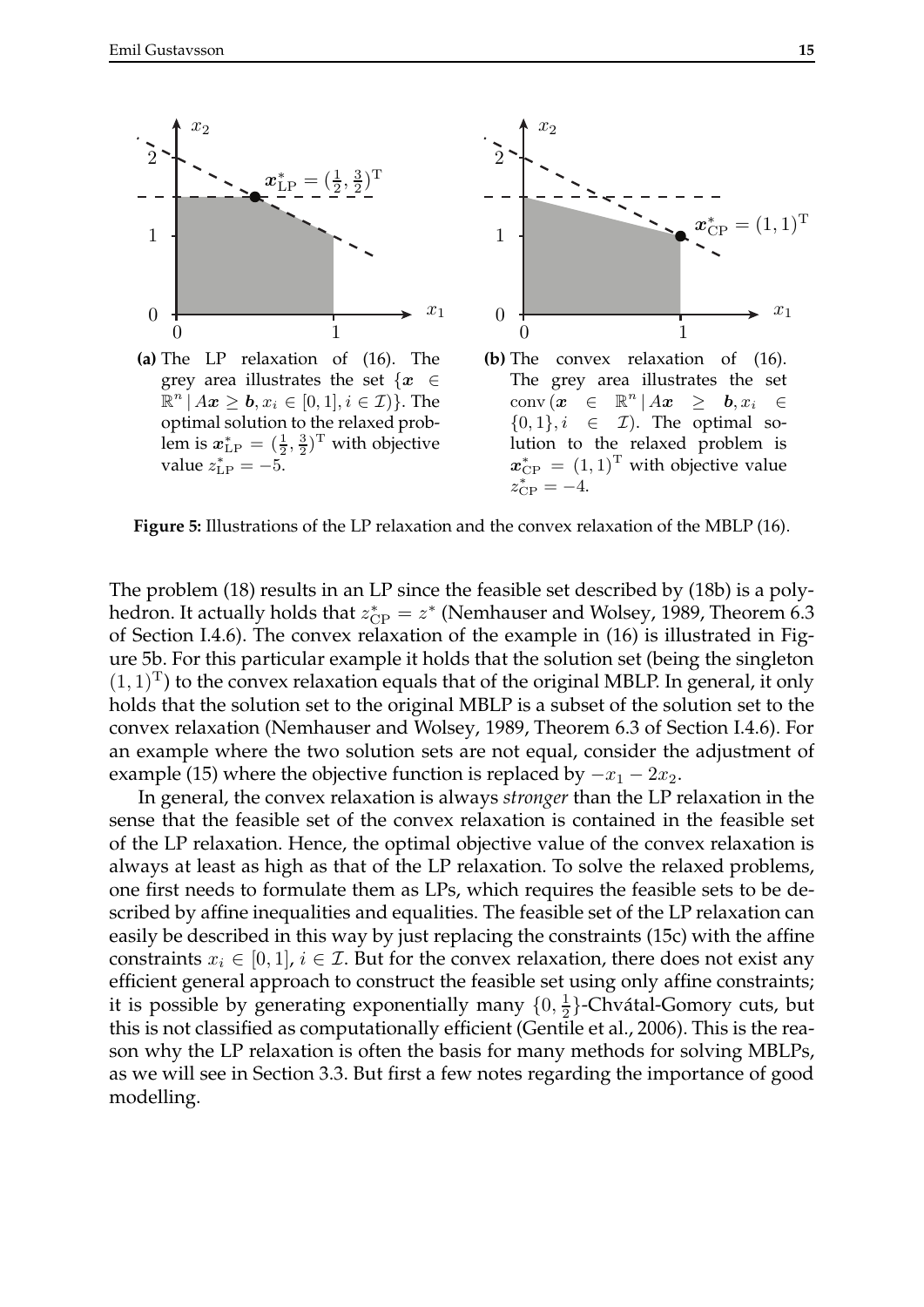

**Figure 6:** Illustration of the LP relaxations of the two equivalent problems (16) and (19).

### **3.2 The importance of good modelling**

MBLPs can be formulated in many ways and the model selected has a vital impact on the solvability of the problem. Two models for a MBLP can be equivalent in the sense that they possess the same feasible set, while their LP relaxations, however, possess different feasible regions. Consider the following model

$$
minimize -x_1 - 3x_2, \t\t(19a)
$$

$$
subject to \t x_1 + 2x_2 \le 3,
$$
\t(19b)

$$
x_2 \ge 0,\tag{19c}
$$

$$
x_1 \in \{0, 1\}.\tag{19d}
$$

The problem modelled in (19) is equivalent to that modelled in (16), because they possess the same feasible set and the same objective function. However, their LP relaxations are not equivalent, as illustrated in Figure 6. For the model (19), it further holds that the LP relaxation and the convex relaxation are equivalent.

The difference between the optimal objective values of an MBLP and its LP relaxation is called the *integrality gap*. The smaller the integrality gap is, the better (or stronger) the model is. For the problem defined in (16), we would then say that the model (19) is a stronger formulation than the one in (16).

The importance of modelling when considering MBLPs cannot be understated. As Nemhauser and Wolsey (1989, p. 14) states: "In integer programming, formulating a 'good' model is of crucial importance to solving the model". The concepts of strong and weak formulations of models of MBLPs are discussed in Papers IV and V.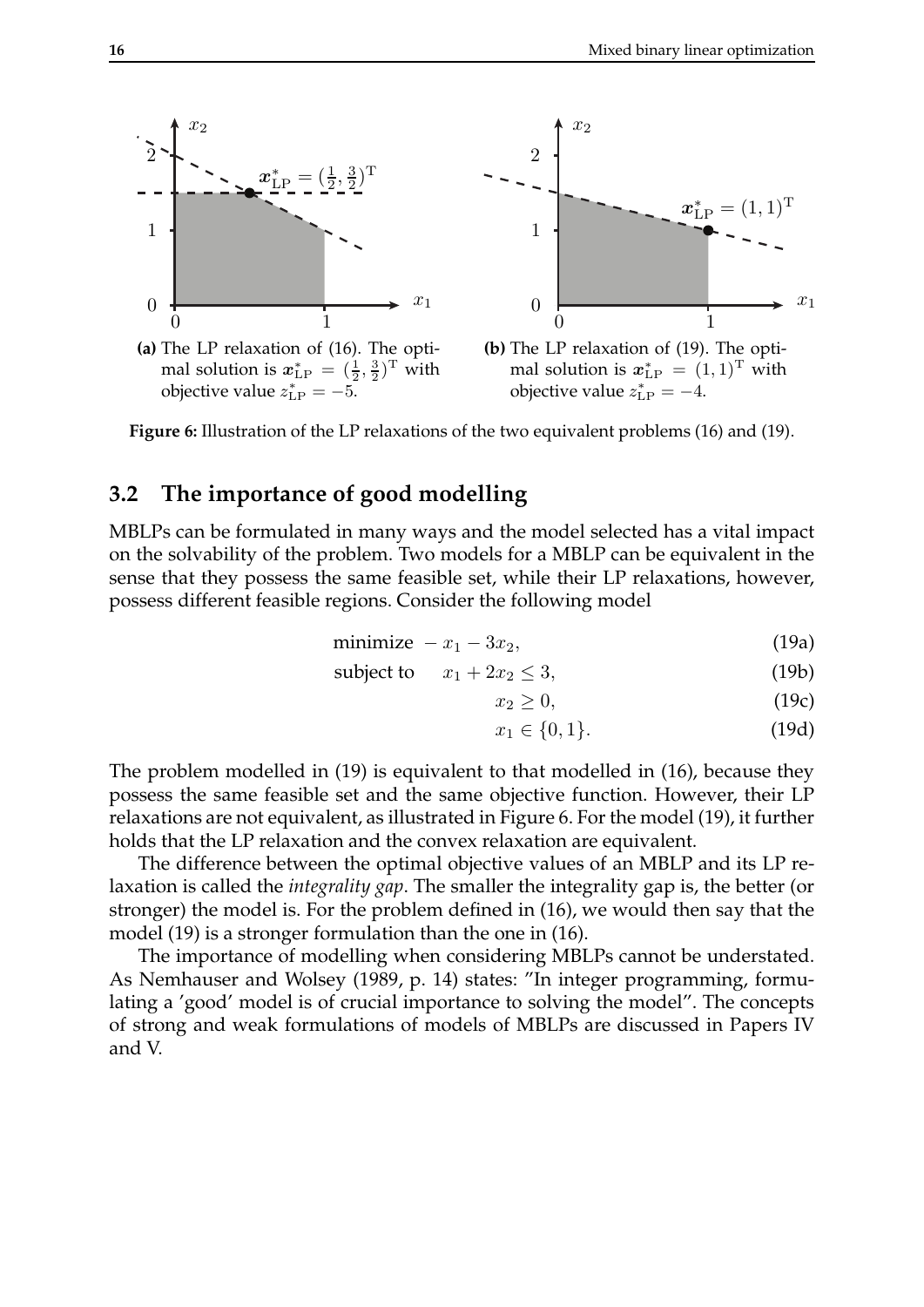### **3.3 Solution procedures**

In general MBLPs are much harder to solve than LPs; the main reason is that the convexity of the LP is lost when adding binary requirements to some of the variables. For LPs, the KKT optimality conditions give rise to efficient solution methods such as the simplex method (e.g., Murty (1983)) or interior point methods (e.g., Nesterov et al. (1994) and Potra and Wright (2000)). For MBLPs, such conditions cannot be formulated, so instead the methods need to rely on other properties of the problem.

The solution procedures that exist for MBLPs are characterized as *enumeration methods*, *relaxation methods*, *cutting plane methods*, or *heuristics*. For a comprehensive study of methods for solving MBLPs, see Lodi (2010).

One simple (and naive) approach to solve the MBLP in (15) is to enumerate all possible combinations of binary values for the binary variables  $x_i$ ,  $i \in \mathcal{I}$ , and solve the corresponding LP (which is obtained when the binary variables are fixed) for each such combination. This approach, which is an enumeration approach, would require the solution of  $2^{|{\mathcal I}|}$  LPs which, for many practical applications, is highly intractable. In Section 3.3.1 a more efficient enumeration method, called the *branchand-bound method*, is described. Relaxation methods use relaxations which are also simplifications of the problem formulation, in the sense that the relaxed problem is computationally less expensive than the original one. In Section 3.3.2 such a method, based on the concept of Lagrangian relaxation (described in Section 2.1.2), is presented. Cutting plane methods are based on the repeated solution of LP relaxations of the problem. In each new iteration, one or several constraints are added to the model in order to construct a stronger linear model of the problem. Section 2.2.3 describes in more detail the ideas of cutting plane methods. Heuristics are methods, which can be based on very simple rules or solutions to complicated optimization problems, or something in between, in order to obtain feasible solutions to the MBLP (for studies regarding heuristics for MBLPs, see Balas et al. (2004) and Lokketangen and Glover (1998)). There are, in general, no guarantees that a heuristic will find an optimal solution to the problem. However, heuristics are often fast and easily implemented, and can in many cases produce near-optimal solutions.

#### **3.3.1 Branch-and-bound methods**

Branch-and-bound methods are enumeration methods based on the idea to partition the feasible region of the problem into sub-regions and solve a relaxed problem over each sub-region. The relaxation used is in most cases the LP relaxation, which means that a branch-and-bound method relies heavily on efficient solution methods for LPs.

Consider the problem (15) and its LP relaxation (17), obtained by relaxing the binary requirements (15c). A simple version of the branch-and-bound method can be described as follows. Construct the LP relaxation (17) and define a *root node* corresponding to this LP. Solve the LP relaxation to obtain a solution  $x_{\text{LP}}^*$ . If this solution is feasible in (15), i.e., if all the variables  $x_i$ ,  $i \in \mathcal{I}$ , possess binary values, then terminate. Otherwise, choose a variable,  $x_j$  say, for which  $x_j^*$  is fractional, and introduce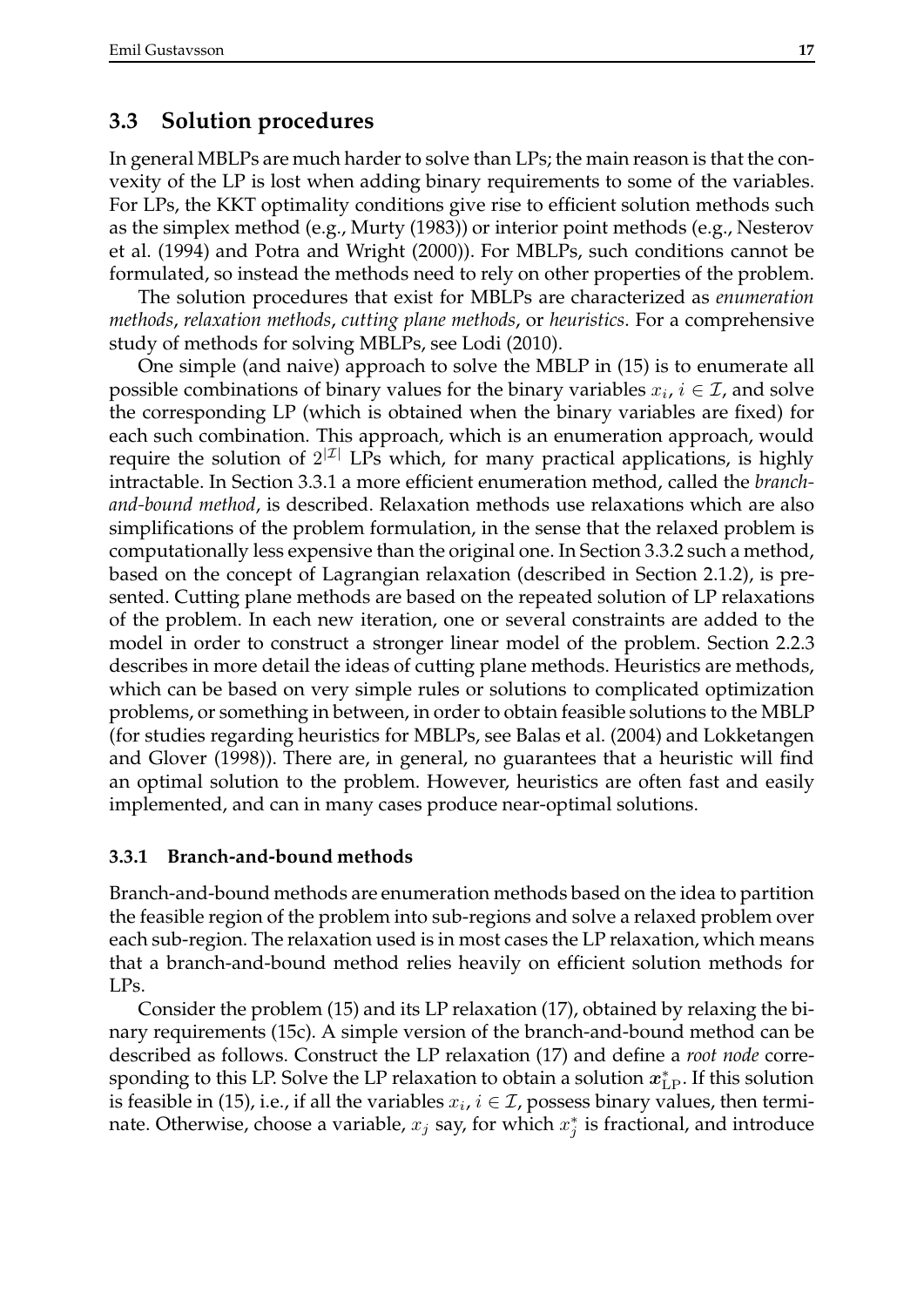two new problems, in which the constraints  $x_i = 0$  and  $x_j = 1$ , respectively, are included in the model. This procedure is denoted as "*branching* on the variable  $x_j$ ". The two new LPs correspond to two new nodes in the branch-and-bound *tree*. Solve the LPs corresponding to these two nodes and branch further (as done in the root node) if the solutions are not feasible in the original problem. Prune a node whenever *a)* the optimal objective value of the LP is higher than that of the best found feasible solution to (15), or *b)* the LP is infeasible. The procedure continues branching on variables in the tree until all leaves (the nodes which have not branched further) either have been pruned or possess solutions which are feasible in (15). For a more elaborate description of the branch-and-bound method and an introduction of important concepts within the framework, such as *presolve*, *branching rules*, and *cutting planes*, see Lodi (2010).

It should be noted that, in the worst case, the branch-and-bound method may reduce to a complete enumeration scheme (described in the beginning of Section 3.3). The success of the method relies to a large extent on how strong (in the sense of its LP relaxation) the model defining the problem is. A stronger model leads to better lower bounds which lead to earlier (and thus much more efficient) pruning of the nodes.

The branch-and-bound method for general integer linear programs was introduced by Land and Doig (1960) and Dakin (1965). The method has since then become increasingly popular as an exact solution procedure for MBLPs and several solvers exist, both commercial ones such as *Gurobi*, *CPLEX*, and *EXPRESS*, and open-source ones such as *SCIP*, *GLPK*, and *COIN-OR*.

#### **3.3.2 Dual subgradient methods and Lagrangian heuristics**

For some MBLPs, enumeration methods such as the branch-and-bound method may not be suitable. This can occur when, for example, the size of the problem is too large, which leads to an intractably large branch-and-bound tree. For such problems one has to rely on relaxation methods and/or heuristics. The following method is a hybrid between the two.

When presenting the theory of Lagrangian duality in Section 2.1.2, no additional assumptions were needed for the weak duality theorem to hold. The weak duality theorem states that the value of the Lagrangian dual function at a  $\boldsymbol{u}\in\mathbb{R}^m_+$  underestimates the optimal objective value of the original primal problem. So by constructing the Lagrangian dual function  $\theta$  corresponding to the MBLP in (15) by relaxing a subset of the constraints (15b), lower bounds on the optimal objective value of (15) are obtained by evaluating the dual function at a  $u\in\mathbb{R}^m_+$ . Since the MBLP is not convex, we can, however, not expect the strong duality theorem is applicable.

In Paper III we propose to utilize the dual subgradient method described in Section 2.2.2 on the MBLP in (15). When the original problem is a CP it holds that the sequence of ergodic iterates  $\{\bar{x}^t\}$  converge towards the solution set to the original problem. For the case when the problem is an MBLP, such strong convergence results do not hold. It holds, however, that the ergodic sequence converges to the solution set to a convexified version of the original MBLP. The convexified version is the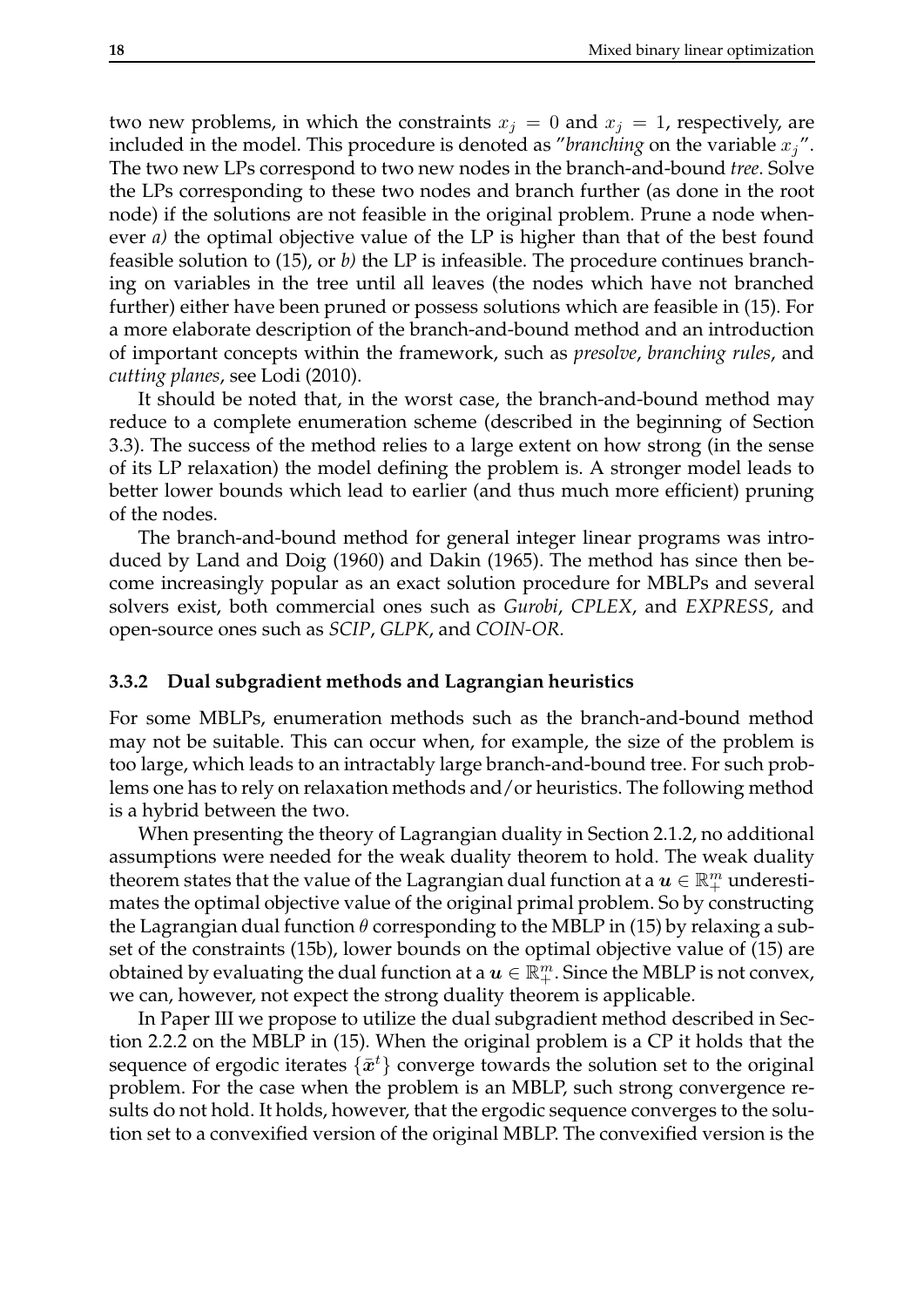problem, in which the constraints that are not Lagrangian relaxed are replaced by the convex hull of the corresponding feasible set. When the model representing the problem is strong, it holds that the solution set to the convexified version lies close to the solution set to the original problem. So by utilizing the ergodic iterates as starting points in local search procedures, this results in heuristics which hopefully provide solutions of good quality.

As stated at the beginning of this section, there exist a variety of solution methods for MBLPs, and here only a subset have been presented. We now continue in the next two sections with some applications where mixed binary linear optimization has been utilized.

### **3.4 Applications to maintenance scheduling**

*Maintenance* can be described as a set of activities performed to ensure that a system stays operational. To schedule maintenance activities means to specify at what times the different maintenance activities should be performed. Such decisions are often mathematically modelled using binary variables, denoting whether maintenance should be performed or not at a specific point in time. This means that optimization models occurring within maintenance scheduling often are MBLPs. The purpose of this section is to give an introduction to maintenance scheduling, which is the subject of Papers IV and V.

Maintenance activities are often characterized as either *preventive maintenance* (CM) or *corrective maintenance* (CM). PM denotes the scheduled maintenance activities performed in order to prevent failures of the system, while CM denotes the activities performed after a failure has occurred and in order to restore the system to an operational state. A second important characterization of maintenance activities is defined by the type of system considered—whether it is a single- or a multicomponent system. Most of the research on maintenance scheduling until the 1990s focused on single-component systems; for a survey of that field, see Wang (2002). In the present work, however, the focus is on maintenance of multi-component systems with dependencies between the components. When dependencies are negligible (or neglected), one can apply single-component models for individual components, otherwise, one must consider the entire system in order to optimize the scheduling activities. Dependencies are categorized as either *economic*, *structural*, or *stochastic*. Positive (negative) economic dependencies imply that maintenance simultaneously performed on several components is less (more) expensive than when it is performed on the same set of components but at different points in time. Structural dependencies can imply, for instance, that maintenance on one component enforces the removal of another component. Stochastic dependencies arise, for instance, when the degradation of one component is correlated with that of another component. For comprehensive overviews of maintenance scheduling optimization in general, see Nicolai and Dekker (2008), Pham and Wang (2000), and Pintelon and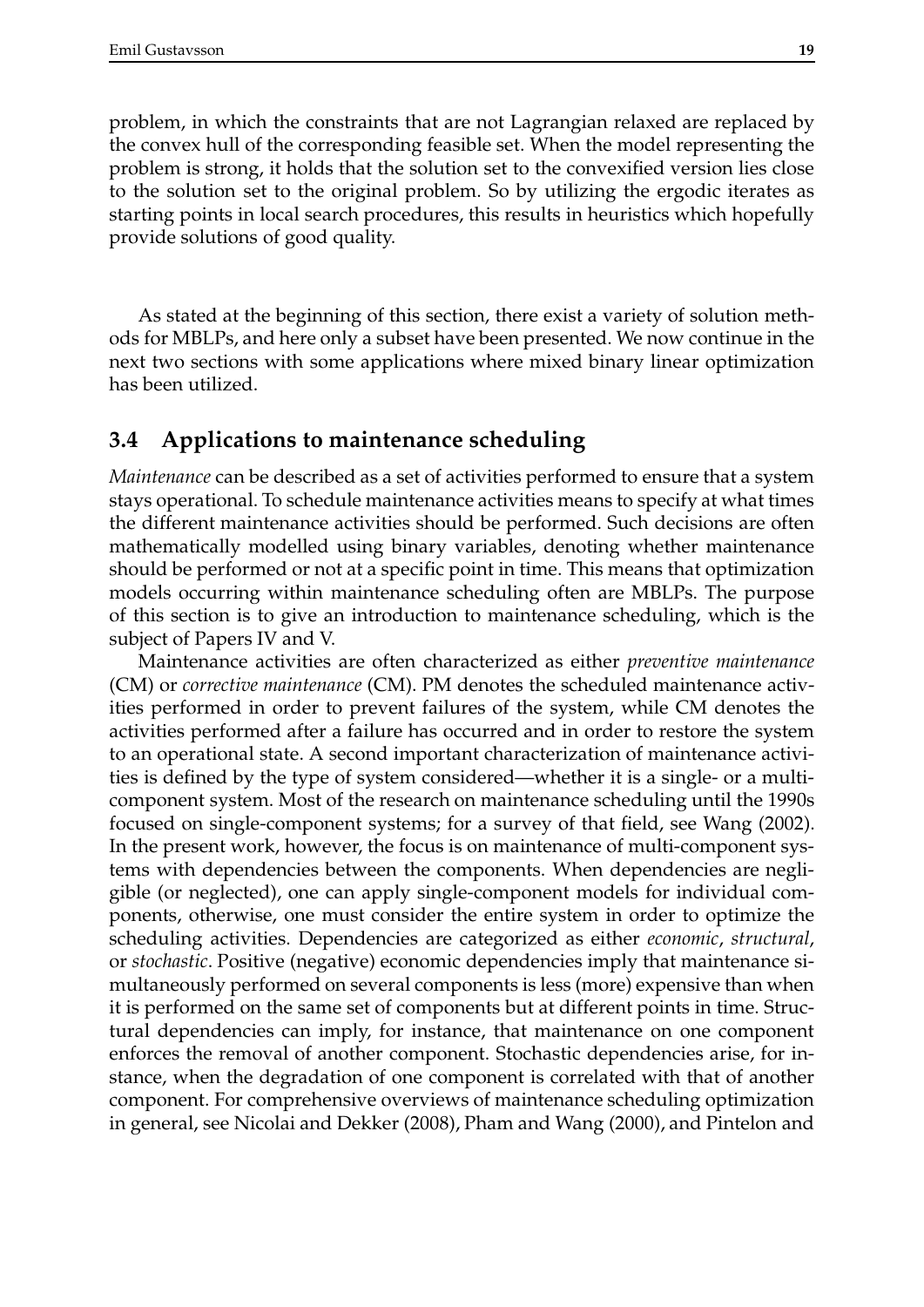#### Gelders (1991).

In Paper IV we introduce the *preventive maintenance scheduling problem with interval costs* (PMSPIC), which is the problem of scheduling PM of a multi-component system with positive economic dependencies over a finite discretized time horizon. An MBLP model for the PMSPIC is introduced and solved using commercial optimization software. The polyhedral properties of the model is thoroughly analyzed and the computational complexity of the problem is discussed.

In Paper V the problem of *scheduling tamping operations on ballasted rail tracks* is analyzed and an MBLP model is introduced. The system considered is a set of rail track sections, which constitute the components of the system, and the maintenance activities considered are characterized as PM. The binary variables in the model denote whether or not maintenance should be performed on a given track section at a specific point in time, while the continuous variables describe the conditions of the track sections over time. Also here positive economic dependencies between the components exist, since set-up costs are paid each time any tamping is being performed on the system.

### **3.5 Other applications**

There are numerous other applications for which MBLPs are utilized. In this section three problem classes are presented; *covering problems*, *flow problems*, and problems with *disjunctive constraints*.

Covering problems are optimization problems where the aim is to find a combinatorial structure of minimum cost which covers another structure. The most studied covering problem is the *set covering problem*, in which the aim is to choose a subset of columns in a 0-1-matrix such that each row is covered by at least one of the chosen columns. For a comprehensive analysis of the set covering problem, see, e.g., Caprara et al. (2000). In Paper III the dual subgradient method described in Section 3.3.2 is evaluated on a sample of set covering instances. Other covering problems include the *vertex cover problem* (e.g., Chen et al. (2001)) and the *edge cover problem* (e.g., Horton and Kilakos (1993)).

In flow problems the aim is to find the cheapest possible way of sending flow through a network. One example of a flow problem is the *fixed-charge network flow problem* (e.g., Kim and Pardalos (1999)), in which a fixed charge needs to be paid for sending any flow through an arc in the network. The binary variables in the model represent whether the arcs are opened or not, and the continuous variables represent the amount of flow sent on each arc.

In the usual statement of optimization problems, it is assumed that all of the constraints must be satisfied for a point to be called feasible. But in some applications, only a subset of the constraints need to be fulfilled for a solution to be acceptable. In such cases, we say that the constraints are *disjunctive*. Disjunctive constraints arise naturally in scheduling problems where several jobs need to be processed on a machine and where the order of the jobs is not specified. Then disjunctive constraints of the type either "job i precedes job j or vice versa" occur. By introducing binary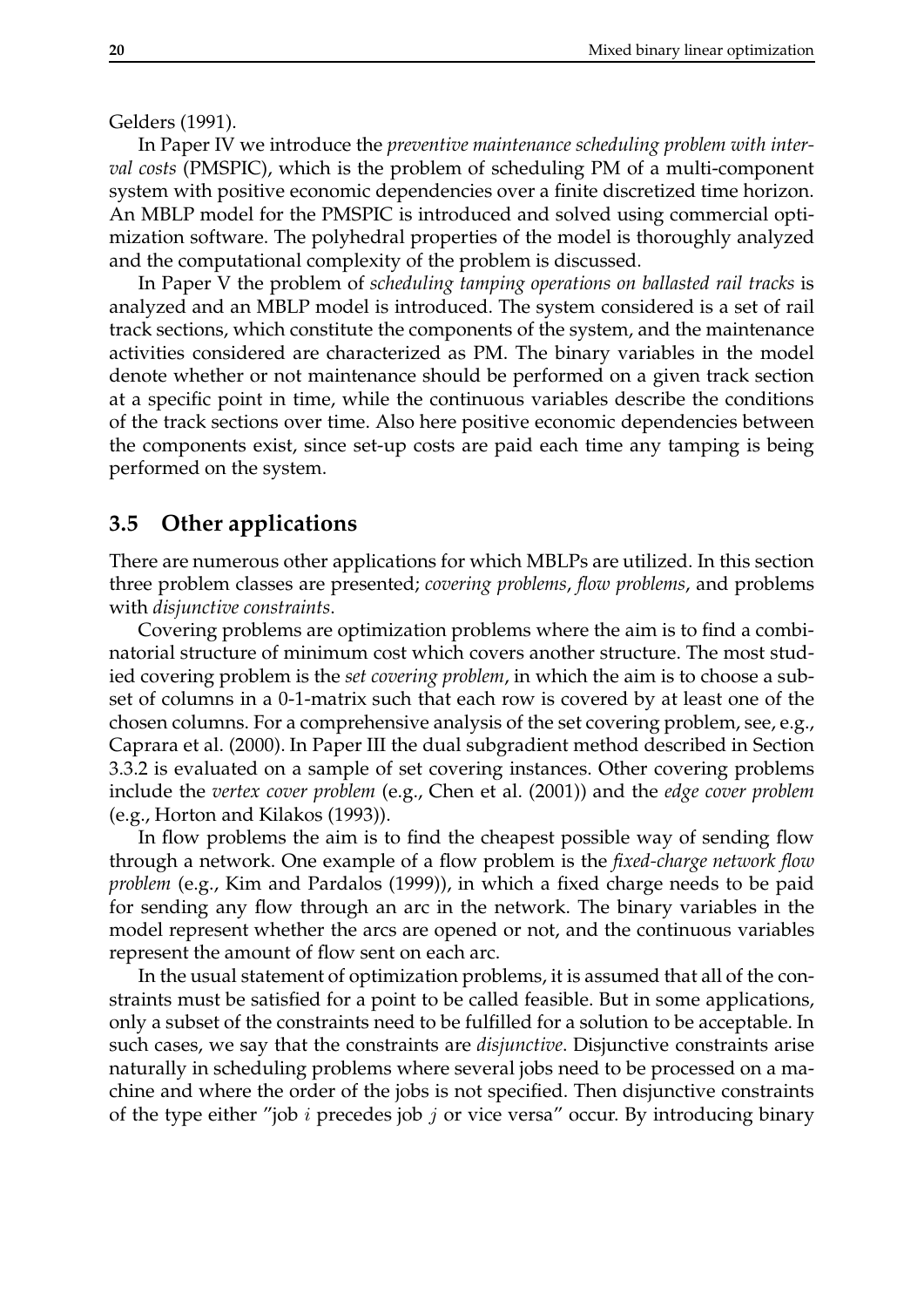variables representing whether or not a constraint is fulfilled, the disjunctive constraints can be incorporated into an MBLP formulation. For more comprehensive analysis, see Balas (1998).

### **4 Summary and conclusions**

The sections above are short introductions to the areas of convex and mixed binary linear optimization. For more elaborate descriptions of the notions introduced, see the references proposed in the text. The continuation of this section is as follows. In Section 4.1 the main contributions of the papers appended in the thesis are summarized, and in Section 4.2 some current and future research ideas are discussed.

### **4.1 Contributions of the thesis**

This section presents a short summary of the main contributions of the thesis within the areas convex and mixed binary linear optimization.

Within convex optimization the main contributions are the following. Convergence results regarding sequences of ergodic iterates obtained from a dual subgradient method are generalized from the case when the primal problem is an LP to the general case when it is a CP. A new set of rules for constructing the sequences is introduced and evaluated on a sample of nonlinear multicommodity flow problems; the computational results clearly demonstrate that the new rules outperform previously proposed ones (Paper I). Theoretical analyses and convergence results for both the primal and dual sequences of iterates obtained in a dual subgradient method are developed for the special case when the primal problem is infeasible. The sequence of primal ergodic iterates is shown to converge to the set of points possessing minimum infeasibility in the relaxed constraints (Paper II).

In mixed binary linear programming the contributions are the following. The employment of a dual subgradient method on a general MBLP is analyzed and convergence results for the sequences of ergodic iterates constructed are developed (Paper III). A thorough analysis of the complexity and polyhedral properties of an MBLP model of the preventive maintenance scheduling problem with interval costs is presented, and numerical results on three case studies demonstrate the usefulness of the model (Paper IV). A MBLP model for the problem of scheduling tamping operations on ballasted tracks is extended by including economic dependencies between the track segments. The complexity and polyhedral properties are analyzed and the results from a numerical study show that the extended model can be solved more efficiently as compared with the previously proposed one (Paper V).

### **4.2 Future research**

The idea of constructing sequences of ergodic iterates from the subproblem solutions obtained in a dual subgradient scheme is evaluated on a sample of nonlinear multicommodity flow problem instances in Paper I. The computational results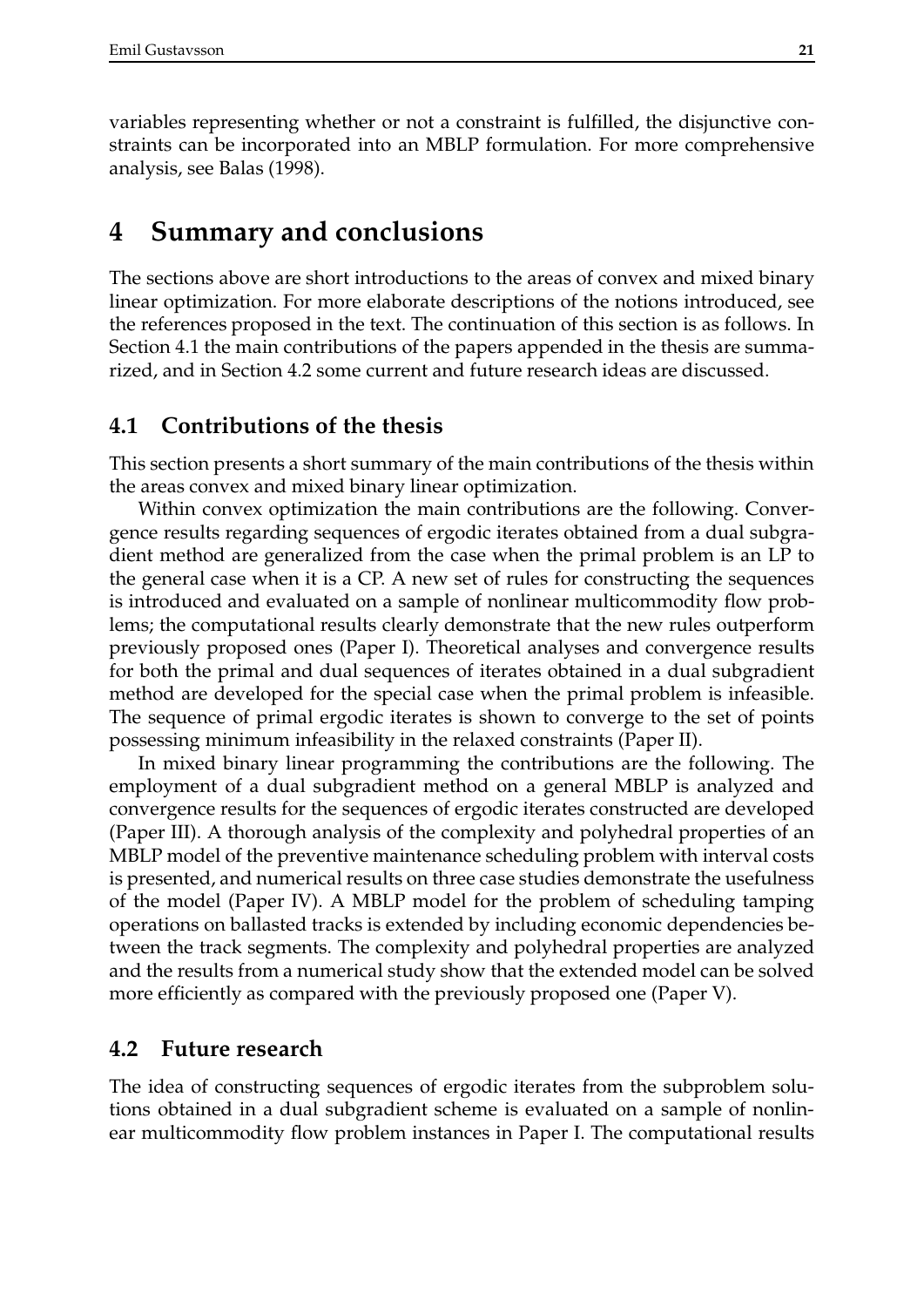demonstrate that the proposed set of rules for the convexity weights defining the sequences outperforms previously proposed ones on the test instances. One natural continuation of this is to evaluate the performance of the procedure on other problems for which subgradient schemes have proven successful, for example within the fields network design (e.g., Balakrishnan et al. (1989) and Frangioni and Gendron (2009)) and traffic assignment problems (e.g., Patriksson (1994)). Another extension of the results regarding the dual subgradient method is to analyze the convergence of the sequence of ergodic iterates when allowing for inexact solutions of the subproblems; solutions providing  $\varepsilon$ -subgradients to the dual objective function.

We are currently investigating the possibility of utilizing the sequences of ergodic iterates obtained from the dual subgradient method applied to a MBLP within a branch-and-bound method. The ergodic iterates are then used as starting points in heuristics for finding feasible solutions, as well as providing input to branching decisions in the branch-and-bound nodes. A similar approach is employed by Görtz and Klose (2012), but without our proposed set of rules for computing the convexity weights defining the sequences.

Another future research plan is to analyze the usefulness of both the PMSPIC introduced in Paper IV and the scheduling problem introduced in Paper V when considering real life case studies. Numerical results show that the proposed models can reduce the total maintenance costs considerably, compared to using simple heuristics for constructing the maintenance schedules. But in order to validate the models further, more realistic case studies need to be set up and analyzed.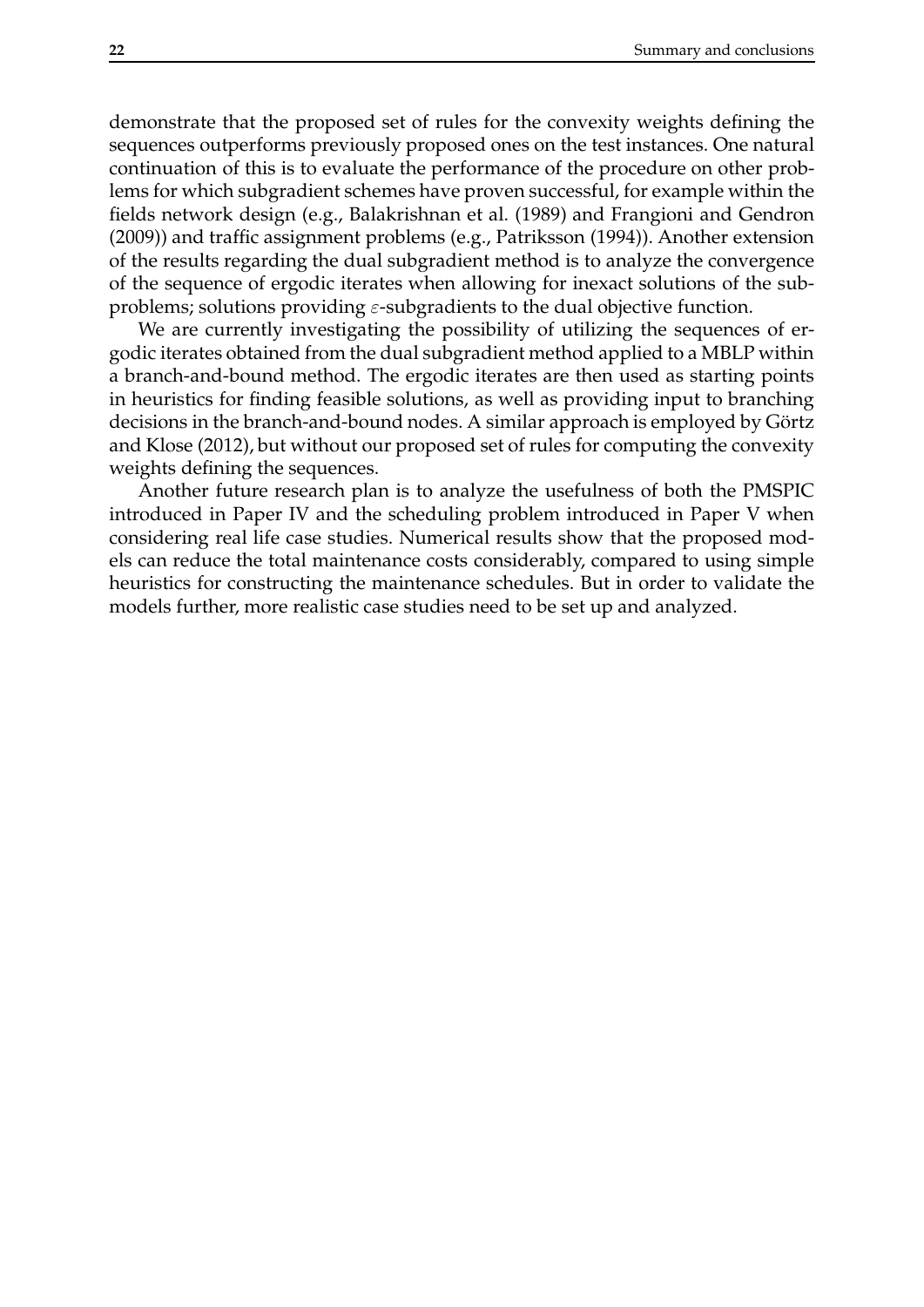### **5 Summary of the appended papers**

This section contains a summary of the papers appended to the thesis. The emphasis is on presenting the theory and results in a less formal style than in the papers themselves.

### **5.1 Paper I: Primal convergence from dual subgradient methods for convex optimization**

(coauthored with Michael Patriksson and Ann-Brith Strömberg)

Subgradient optimization methods applied to Lagrangian dual formulations of structured optimization problems are often able to quickly identify near-optimal solutions to the dual problem. They do, however, not automatically provide primal feasible or primal optimal solutions. In this paper, we consider a convex (and possibly non-smooth) optimization problem, which is Lagrangian relaxed. A subgradient optimization method is applied to the corresponding dual problem and convergence to a dual optimal solution is ensured by employing divergent series step lengths. We create ergodic primal iterates as convex combinations of subproblem solutions found during the previous subgradient iterations; convergence of these to a primal optimal solution is established through suitable rules for the convexity weights.

The main result presented in this paper is the generalization of the convergence results for a class of convexity weight rules developed by Sherali and Choi (1996) from linear programs to general convex and nonsmooth optimization problems. Larsson et al. (1999) established convergence for two convexity weight rules for general convex programs. These rules are shown to be special cases of the class of convexity weight rules developed in this paper.

We further propose a new set of rules for choosing the convexity weights defining the ergodic primal sequences. The rules proposed are such that—in contrast to the previously proposed rules—more weight is assigned to later subproblem solutions than to earlier ones. In order to evaluate the computational efficiency of the new convexity weight rules, we apply the subgradient method to a set of nonlinear multicommodity network flow problems. The computational results are convincing and show that the new rules create ergodic sequences that converge to the solution set considerably faster than those created by previously developed rules.

**My contributions to the paper:** Performed the major part of the theoretical development, the writing, and the numerical tests.

The paper is published in Mathematical Programming **150**:365–390 (2015). Results from the paper have been presented at the 21st International Symposium on Mathematical Programming (ISMP 2012), Berlin, Germany, 2012, and at the conference Nonlinear optimization: A bridge from theory to practice, Erice, Italy, 2013.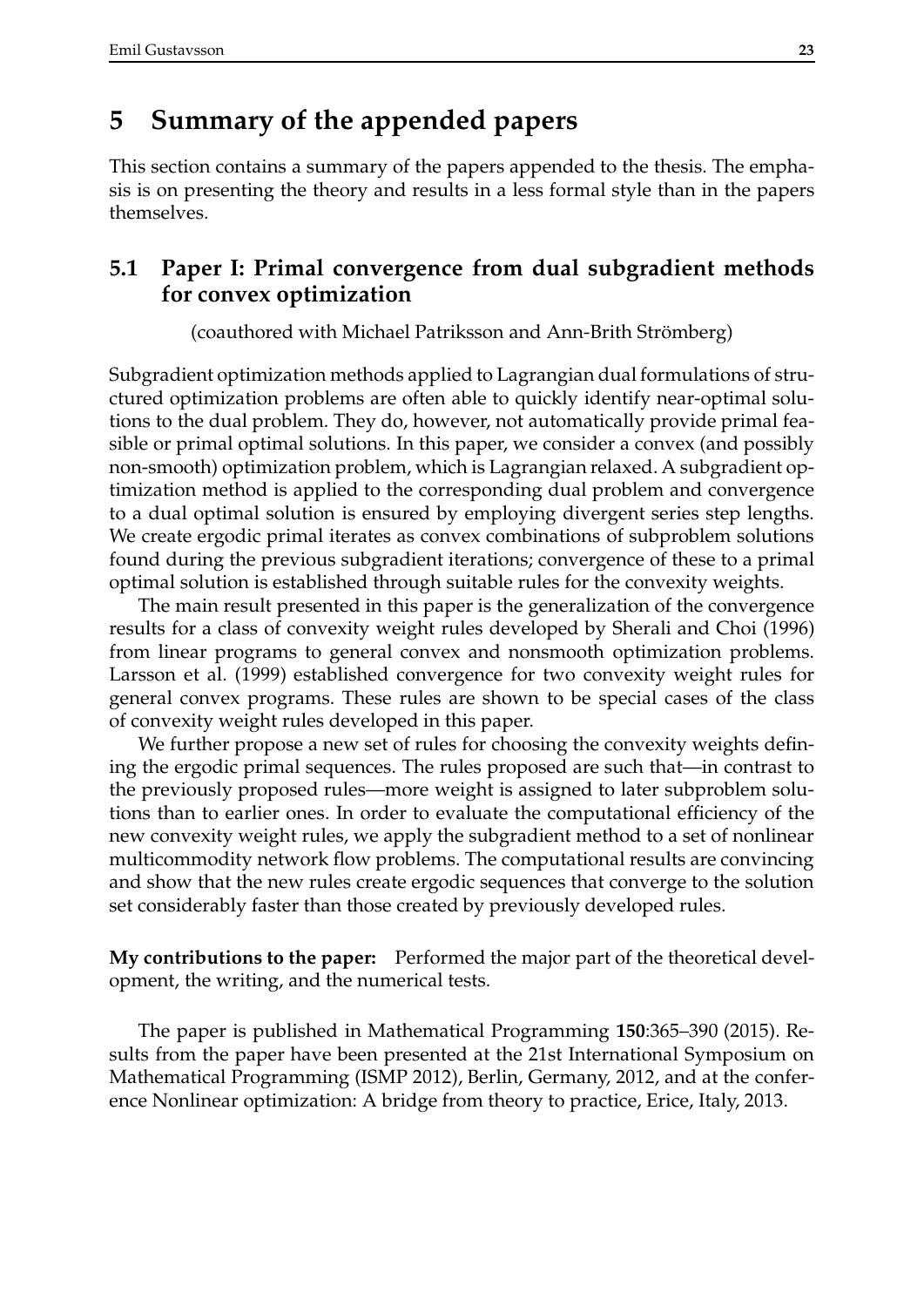### **5.2 Paper II: Ergodic, primal convergence in dual subgradient schemes for convex programming, II—the case of inconsistent primal problems**

(coauthored with Torbjörn Larsson, Michael Patriksson, Ann-Brith Strömberg, and Magnus Önnheim)

We employ the dual subgradient method described in Section 2.2.2 on an infeasible convex optimization problem (convex in the sense that the objective and constraint functions are convex, and that the ground set  $X$  is also convex). The dual iterates constructed by the method are shown to diverge in a steepest feasible ascent direction of the Lagrangian dual function.

An interesting question is whether or not the sequence of ergodic iterates still yield relevant information regarding the primal program? We answer this question in the affirmative and show that the primal–dual pair of programs is associated with a saddle-point problem, in which the primal part amounts to finding a solution in the primal space such that the Euclidean norm of the infeasibility in the relaxed constraints is minimized. We show that the sequences of ergodic iterates obtained in the subgradient method converge to a solution with minimum infeasibility; for linear programs, convergence to the subset of such solutions in which the primal objective is at minimum is also achieved.

**My contributions to the paper:** Taken an important part in the theoretical development as well as in the writing of the paper.

The paper has been submitted to Mathematical Programming, Series A. Results from the paper have been presented at the 21st International Symposium on Mathematical Programming (ISMP 2012), Berlin, Germany, 2012, and at the Optimization and Systems Theory Seminar, Department of Mathematics, KTH, Stockholm, Sweden, 2012.

### **5.3 Paper III: Recovery of primal solutions from dual subgradient methods for mixed binary linear programs**

(coauthored with Torbjörn Larsson, Michael Patriksson, and Ann-Brith Strömberg)

The main contribution of this paper is the description of how ergodic primal iterates can be utilized for constructing feasible solutions to mixed binary linear programs (MBLP). We show that, when employing a subgradient method to the Lagrangian dual of an MBLP, the sequence of ergodic primal iterates converges to the set of solutions to a convexified counterpart of the original MBLP. For problems possessing a small duality gap, one expects that the set of solutions to the convexified version lies close to that of the original problem. We argue, therefore, that it is useful to utilize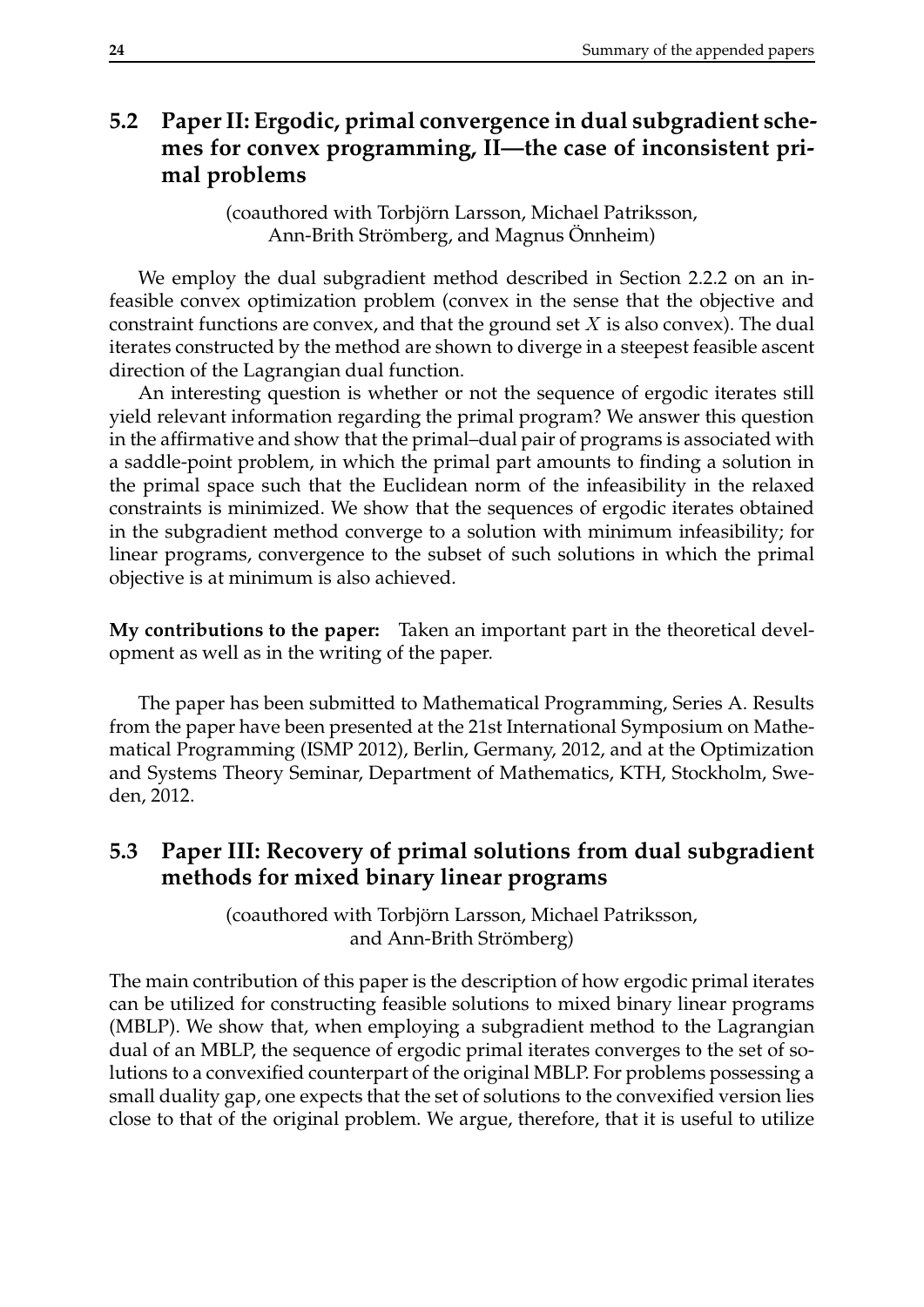the information contained in the sequence of ergodic primal iterates for constructing feasible solutions to the original MBLP.

We propose three procedures for using these ergodic primal iterates to obtain feasible solutions. The first procedure is a Lagrangian heuristic, which utilizes the information contained in the ergodic sequences to construct feasible solutions to the original problem. The second procedure constructs a core problem, in which some of the variables in the original problem have been assigned fixed values. The third procedure introduces a framework for utilizing the dual subgradient method within a branch-and-bound method.

The Lagrangian heuristic is applied to a sample of uncapacitated facility location problem instances; the numerical results show that the proposed heuristics clearly outperforms the traditional Lagrangian heuristic, in which only the latest subproblem solution is utilized for constructing a feasible solution. The core problem procedure is evaluated on a sample of set covering instances; the numerical results show that the size of the core problems created are considerably smaller than the original problems while the solutions obtained are still in many cases optimal in the original problems.

**My contributions to the paper:** Performed the major part of the writing, the numerical tests, and took part in the theoretical development.

### **5.4 Paper IV: Preventive maintenance scheduling of multi-component systems with interval costs**

(coauthored with Michael Patriksson, Ann-Brith Strömberg, Adam Wojciechowski, and Magnus Önnheim)

In this paper we consider the preventive maintenance (PM) scheduling of a multicomponent system with economic dependencies. We model the corresponding decision problem by scheduling a set of PM activities for a system consisting of a set  $\mathcal N$  of components over a discretized time horizon represented by the discrete set  $\mathcal T$ . A maintenance occasion cost  $d_t$  arises if PM on any component in the system is performed at time  $t \in \mathcal{T}$ . An interval (or deterioration) cost  $c_{st}^i$  has to be paid if PM is performed on component  $i \in \mathcal{N}$  at the times s and t, but not in-between.

We introduce the PM scheduling problem with interval costs (PMSPIC), which is that to schedule the PM of the system such that the sum of all the maintenance occasion and interval costs is minimized. A binary linear program (BLP) is developed for the PMSPIC; it was originally introduced for the *dynamic joint replenishment problem* (DJRP) in Joneja (1990).

The contributions of Paper III include theoretical analyses of the complexity and polyhedral properties of the BLP. We show that the integrality restrictions on a subset of the variables in the BLP mode can be relaxed. We also establish that the necessary inequalities define facets of the convex hull of the set of feasible solutions to the BLP model.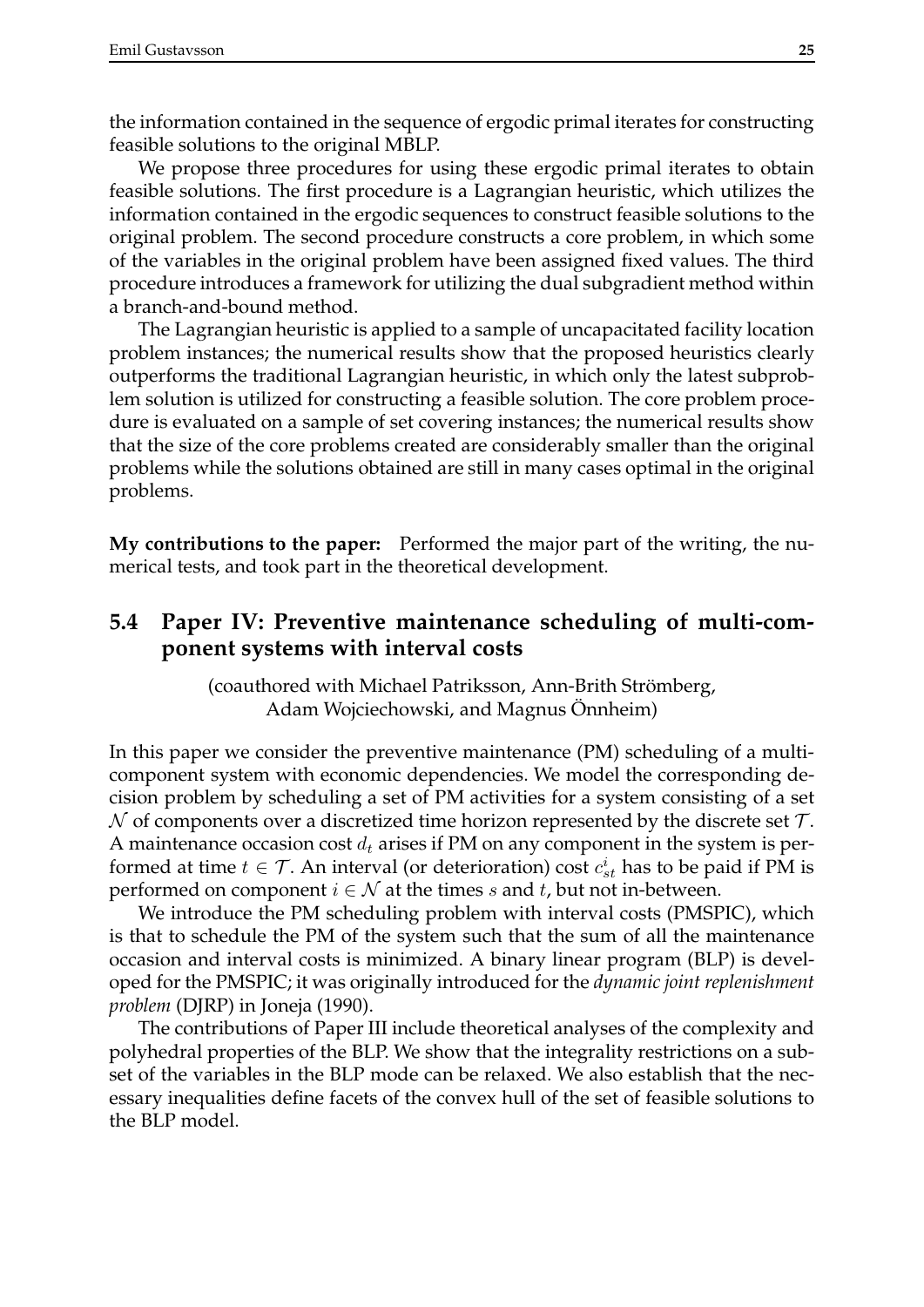Three case studies originating from the railway, aircraft, and wind industries, respectively, demonstrate the practical usefulness of the model. In the case study from the railway industry, the interval costs correspond to costs incurred by the degradation of the rail. In the aircraft and wind turbine cases, the interval costs correspond to the expected corrective maintenance (CM) costs for components exhibiting stochastic failures. Using the model can reduce the maintenance costs by up to 15% compared to the best simple policies.

**My contributions to the paper:** Took a considerable part in the theoretical development, the writing, and performed numerical tests.

The paper is published in Computers & Industrial Engineering **76**:390–400 (2014). Results from the paper have been presented at the 21st International Symposium on Mathematical Programming (ISMP 2012), Berlin, Germany, 2012, and the Swedish Operations Research Conference and 6th Nordic Optimization Symposium (SOAK /NOS6 2013), Chalmers, Göteborg, Sweden, 2013.

The results were developed within the project "MU26: Optimum inspection and maintenance of rails and wheels" at CHARMEC (Chalmers Railway Mechanics).

### **5.5 Paper V: Scheduling tamping operations on railway tracks using mixed integer linear programming**

The problem of scheduling tamping operations on ballasted rail tracks is considered in this article. The objective of the problem is to minimize the total maintenance costs, while retaining an acceptable condition of the geometry of the track. A degradation model is employed to describe the degradation of the geometry of the track segments, and an MBLP model for the scheduling problem is presented and analyzed. The proposed model extends the one proposed by Vale et al. (2011) by including economic dependencies between the rail track segments, as well as by employing a more general objective function to be minimized in the model.

The model is validated through a numerical study comparing the performance of the model with that of simple policies for constructing PM schedules. Using the proposed model reduces the maintenance costs by up to 10 % as compared with the best policy investigated.

The paper is published in EURO Journal on Transportation and Logistics **4**:97– 112, Issue 1: Transportation Infrastructure Management (2015). Results from the paper have been presented at the SIAM Conference on Optimization, San Diego, USA, 2014, and at the conference Industrial Efficiency, SICS, Stockholm, Sweden, 2014.

The results were developed within the project "MU26: Optimum inspection and maintenance of rails and wheels" at CHARMEC (Chalmers Railway Mechanics).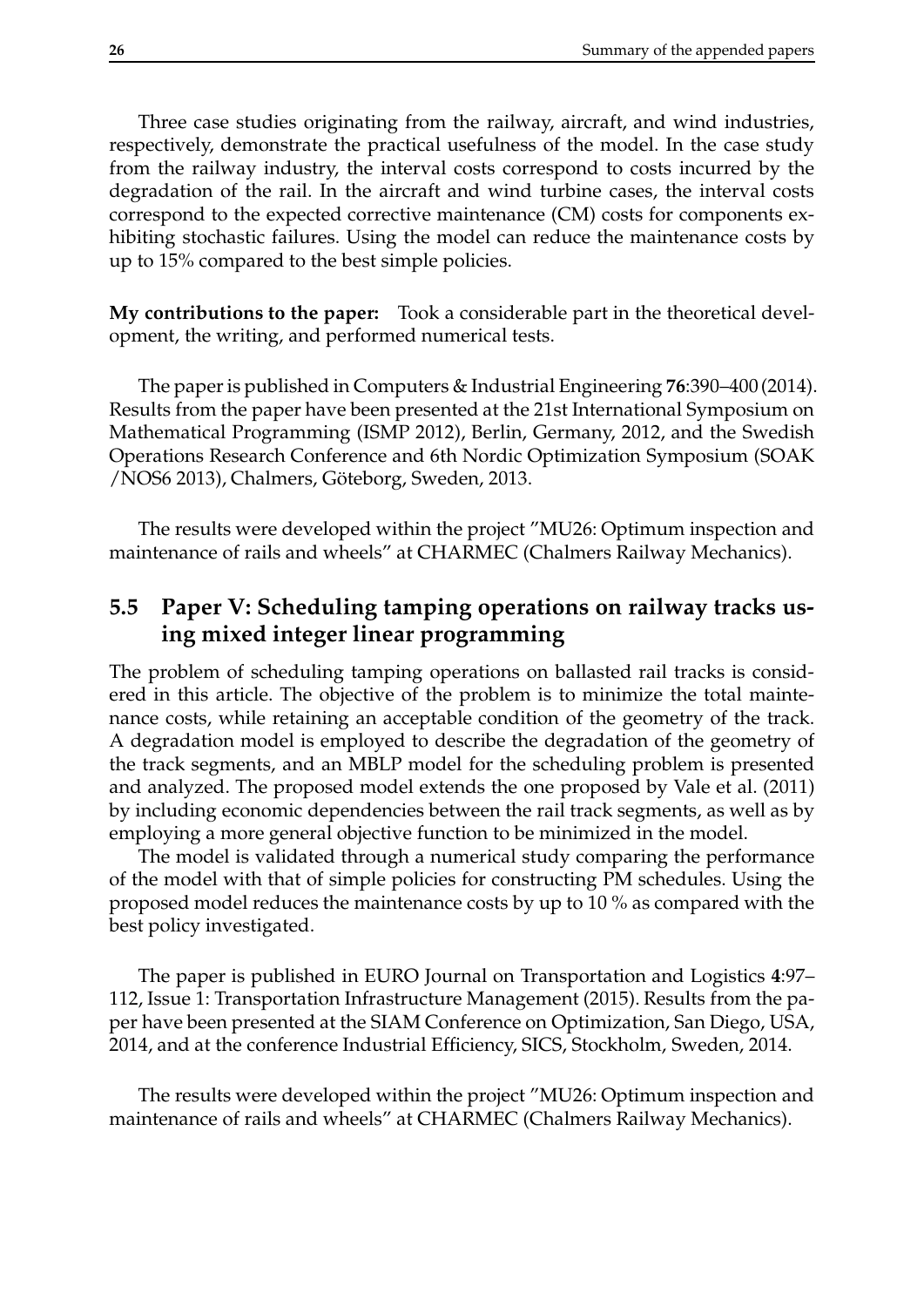## **References**

- ALIZADEH, F. (1995) "Interior point methods in semidefinite programming with applications to combinatorial optimization" *SIAM Journal on Optimization* **5**:13–51.
- BALAKRISHNAN, A., MAGNANTI, T., and WONG, R. (1989) "A dual-ascent procedure for large-scale uncapacitated network design" *Operations Research* **37**:716–740.
- BALAS, E. (1998) "Disjunctive programming: Properties of the convex hull of feasible points" *Discrete Applied Mathematics* **89**:3–44.
- BALAS, E., SCHMIETA, S., and WALLACE, C. (2004) "Pivot and shift—a mixed integer programming heuristic" *Discrete Optimization* **1**:3–12.
- BAZARAA, M. S., SHERALI, H. D., and SHETTY, C. M. (1993) *Nonlinear Programming. Theory and Algorithms* Wiley, New York, NY, USA 2nd edition.
- BEN-TAL, A. and NEMIROVSKI, A. (2001) *Lectures on Modern Convex Optimization: Analysis, Algorithms, and Engineering Applications* SIAM, Philadelphia, PA, USA.
- BERTSEKAS, D. P. (1979) "Algorithms for nonlinear multicommodity network flow problems" in "International Symposium on Systems Optimization and Analysis," (pages 210– 224) Springer-Verlag, Berlin, Germany.
- BOYD, S., KIM, S.-J., VANDENBERGHE, L., and HASSIBI, A. (2007) "A tutorial on geometric programming" *Optimization and engineering* **8**:67–127.
- BOYD, S. and VANDENBERGHE, L. (2004) *Convex Optimization* Cambridge University Press, Cambridge, UK.
- BRETTHAUER, K. M. and SHETTY, B. (1995) "The nonlinear resource allocation problem" *Operations Research* **43**:670–683.
- CAPRARA, A., TOTH, P., and FISCHETTI, M. (2000) "Algorithms for the set covering problem" *Annals of Operations Research* **98**:353–371.
- CHEN, J., KANJ, I. A., and JIA, W. (2001) "Vertex cover: further observations and further improvements" *Journal of Algorithms* **41**:280–301.
- DAKIN, R. J. (1965) "A tree-search algorithm for mixed integer programming problems" *The Computer Journal* **8**:250–255.
- DIRICKX, Y. and JENNERGREN, L. (1979) *Systems Analysis by Multi-Level Methods* Wiley, New York, NY, USA.
- ECKER, J. G. (1980) "Geometric programming: Methods, computations and applications" *SIAM Review* **22**:338–362.
- ERMOL'EV, Y. M. (1966) "Methods of solution of nonlinear extremal problems" *Cybernetics* **2**:1–14.
- FRANGIONI, A. and GENDRON, B. (2009) "0-1 reformulations of the multicommodity capacitated network design problem" *Discrete Applied Mathematics* **157**:1229–1241.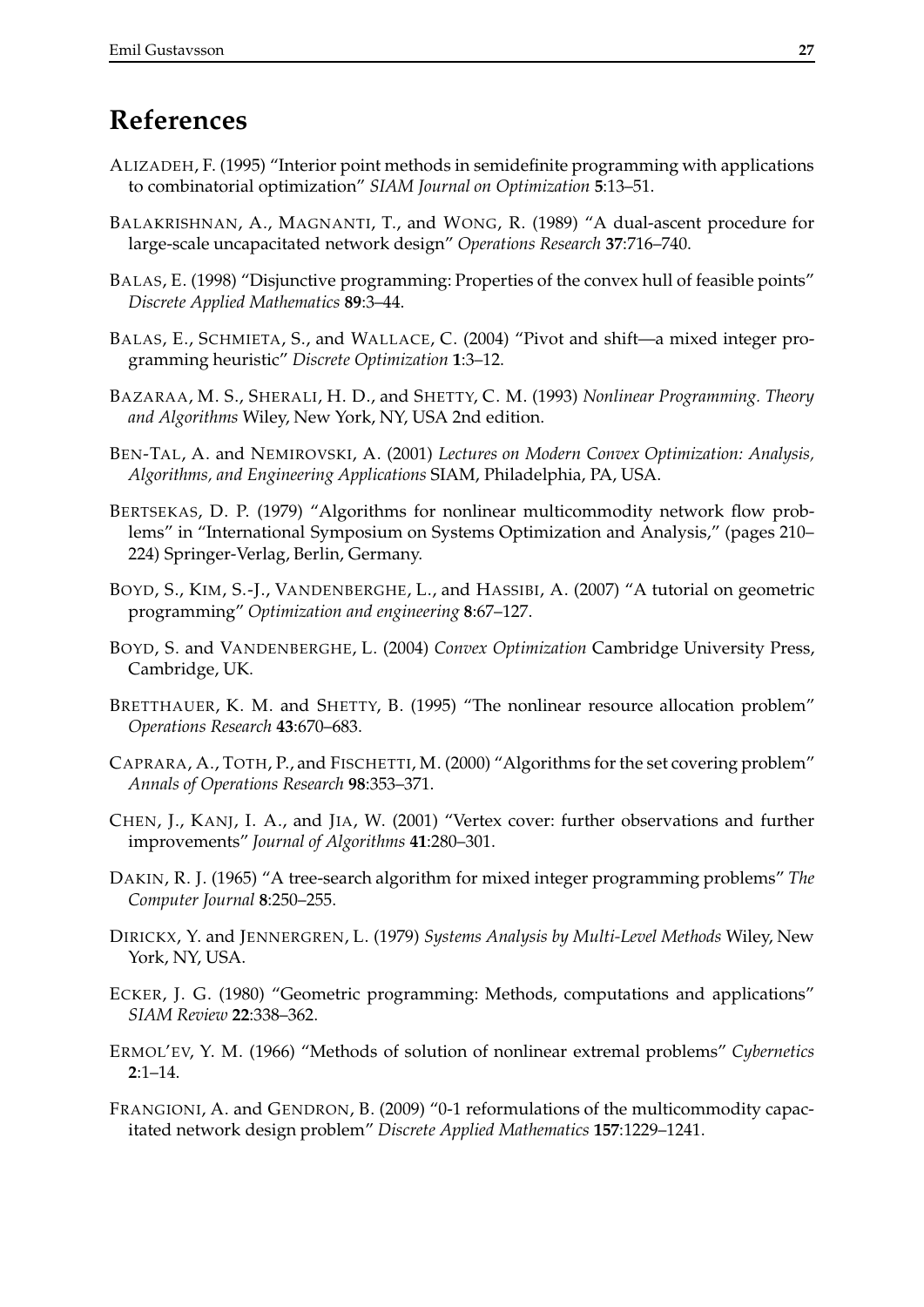- FRANK, M. and WOLFE, P. (1956) "An algorithm for quadratic programming" *Naval Research Logistics Quarterly* **3**:95–110.
- GAREY, M. R. and JOHNSON, D. S. (1979) *Computers and Intractability: A Guide to the Theory of NP-Completeness* W.H. Freeman and Company, New York, NY, USA.
- GENTILE, C., VENTURA, P., and WEISMANTEL, R. (2006) "Mod-2 cuts generation yields the convex hull of bounded integer feasible sets" *SIAM Journal on Discrete Mathematics* **20**:913– 919.
- GOEMANS, M. X. (1997) "Semidefinite programming in combinatorial optimization" *Mathematical Programming* **79**:143–161.
- GOFFIN, J.-L. and VIAL, J.-P. (2002) "Convex nondifferentiable optimization: A survey focused on the analytic center cutting plane method" *Optimization Methods and Software* **17**:805–867.
- GÖRTZ, S. and KLOSE, A. (2012) "A simple but usually fast branch-and-bound algorithm for the capacitated facility location problem" *INFORMS Journal on Computing* **24**:597–610.
- HIRIART-URRUTY, J.-B. and LEMARÉCHAL, C. (1993) "Acceleration of the cutting-plane algorithm: Primal forms of bundle methods" in "Convex Analysis and Minimization Algorithms II," volume 306 of *Grundlehren der mathematischen Wissenschaften* (pages 275–330) Springer Berlin Heidelberg, Springer-Verlag, Berlin, Germany.
- HORTON, J. D. and KILAKOS, K. (1993) "Minimum edge dominating sets" *SIAM Journal on Discrete Mathematics* **6**:375–387.
- JONEJA, D. (1990) "The joint replenishment problem: new heuristics and worst case performance bounds" *Operations Research* **38**:711–723.
- KELLEY, J. E., JR (1960) "The cutting-plane method for solving convex programs" *Journal of the Society for Industrial & Applied Mathematics* **8**:703–712.
- KIM, D. and PARDALOS, P. M. (1999) "A solution approach to the fixed charge network flow problem using a dynamic slope scaling procedure" *Operations Research Letters* **24**:195–203.
- KIWIEL, K. C. (1990) "Proximity control in bundle methods for convex nondifferentiable minimization" *Mathematical Programming* **46**:105–122.
- LAND, A. H. and DOIG, A. G. (1960) "An automatic method of solving discrete programming problems" *Econometrica: Journal of the Econometric Society* **1**:497–520.
- LARSSON, T. and LIU, Z. (1997) "A Lagrangean relaxation scheme for structured linear programs with application to multicommodity network flows" *Optimization* **40**:247–284.
- LARSSON, T., LIU, Z.-W., and PATRIKSSON, M. (1997) "A dual scheme for traffic assignment problems" *Optimization* **42**:323–358.
- LARSSON, T., PATRIKSSON, M., and STRÖMBERG, A.-B. (1999) "Ergodic, primal convergence in dual subgradient schemes for convex programming" *Mathematical Programming* **86**:283– 312.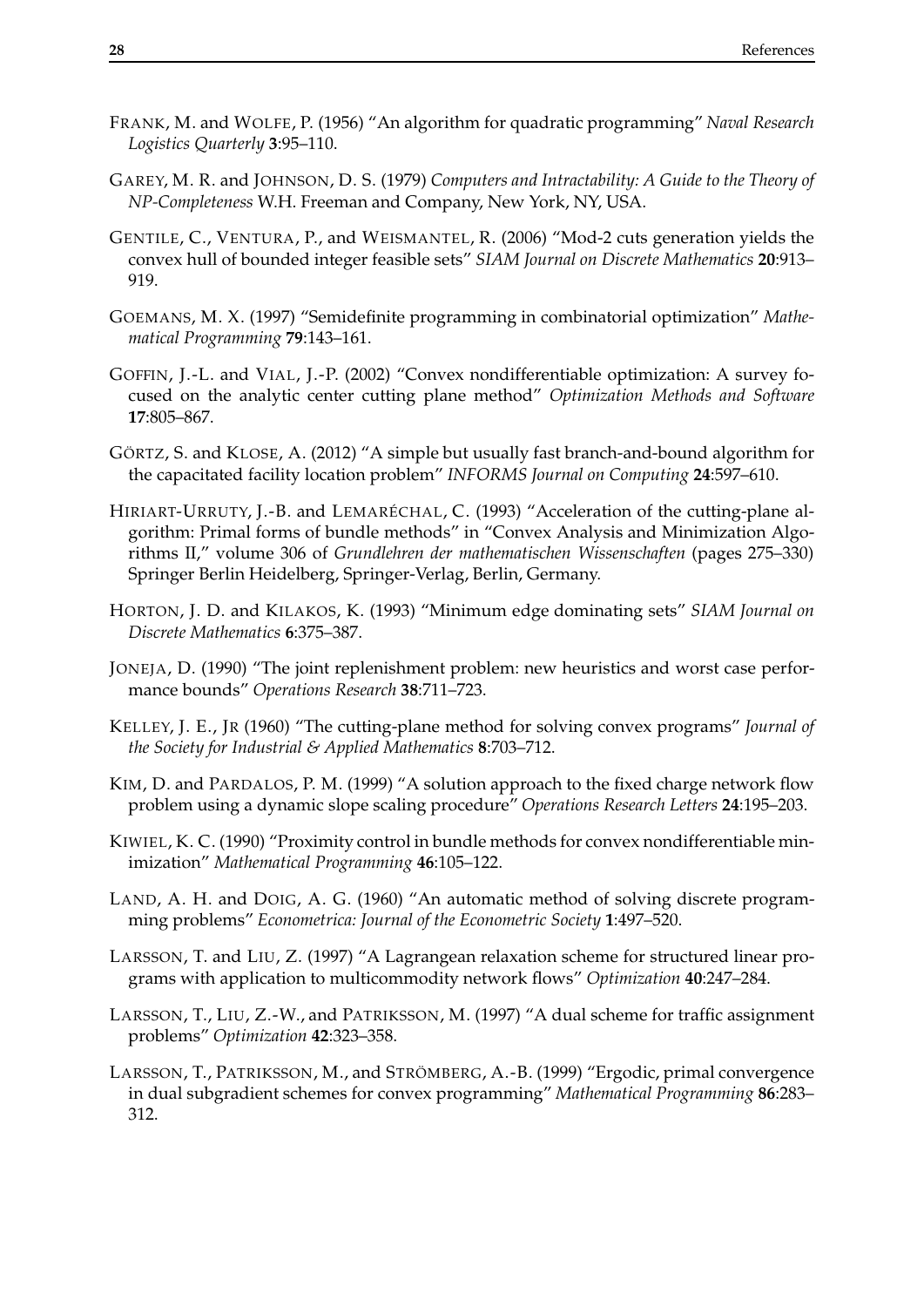- LEMARÉCHAL, C., NEMIROVSKII, A., and NESTEROV, Y. (1995) "New variants of bundle methods" *Mathematical Programming* **69**:111–147.
- LOBO, M. S., VANDENBERGHE, L., BOYD, S., and LEBRET, H. (1998) "Applications of secondorder cone programming" *Linear Algebra and its Applications* **284**:193–228.
- LODI, A. (2010) "Mixed integer programming computation" in M. Jünger, T. M. Liebling, D. Naddef, G. L. Nemhauser, W. R. Pulleyblank, G. Reinelt, G. Rinaldi, and L. A. Wolsey (editors) "50 Years of Integer Programming 1958–2008," (pages 619–645) Springer-Verlag, Berlin, Germany.
- LOKKETANGEN, A. and GLOVER, F. (1998) "Solving zero-one mixed integer programming problems using tabu search" *European Journal of Operational Research* **106**:624–658.
- MURTY, K. G. (1983) *Linear Programming* John Wiley & Sons, New York, NY, USA.
- NEMHAUSER, G. L. and WOLSEY, L. A. (1989) *Integer and combinatorial optimization* John Wiley & Sons, New York, NY, USA.
- NESTEROV, Y., NEMIROVSKII, A., and YE, Y. (1994) *Interior-point polynomial algorithms in convex programming* SIAM, Philadelphia, PA, USA.
- NICOLAI, R. P. and DEKKER, R. (2008) "Optimal maintenance of multi-component systems: A review" in K. A. H. Kobbacy and D. N. P. Murthy (editors) "Complex System Maintenance Handbook," (pages 263–286) Springer Series in Reliability Engineering, Springer-Verlag, Berlin, Germany.
- PAPADIMITRIOU, C. H. (1994) *Computational Complexity* Addison-Wesley, Boston, MA, USA.
- PARRILO, P. A. and LALL, S. (2003) "Semidefinite programming relaxations and algebraic optimization in control" *European Journal of Control* **9**:307–321.
- PATRIKSSON, M. (1994) *The Traffic Assignment Problem: Models and Methods* Topics in Transportation series, VSP, Utrecht, The Netherlands.
- PATRIKSSON, M. (2008) "A survey on the continuous nonlinear resource allocation problem" *European Journal of Operational Research* **185**:1–46.
- PHAM, H. and WANG, H. (2000) "Optimal  $(\tau, T)$  opportunistic maintenance of a k-out-of-n:G system with imperfect PM and partial failure" *Naval Research Logistics* **47**:223–239.
- PINTELON, L. and GELDERS, L. F. (1991) "Maintenance management decision making" *European Journal of Operational Research* **58**:301–317.
- POLYAK, B. (1967) "A general method of solving extremum problems" *Soviet Mathematics Doklady* **8**:593–597.
- POTRA, F. A. and WRIGHT, S. J. (2000) "Interior-point methods" *Journal of Computational and Applied Mathematics* **124**:281–302.
- ROCKAFELLAR, R. T. (1993) "Lagrange multipliers and optimality" *SIAM Review* **35**:183–238.
- SHEPILOV, M. (1976) "Method of the generalized gradient for finding the absolute minimum of a convex function" *Cybernetics and Systems Analysis* **12**:547–553.